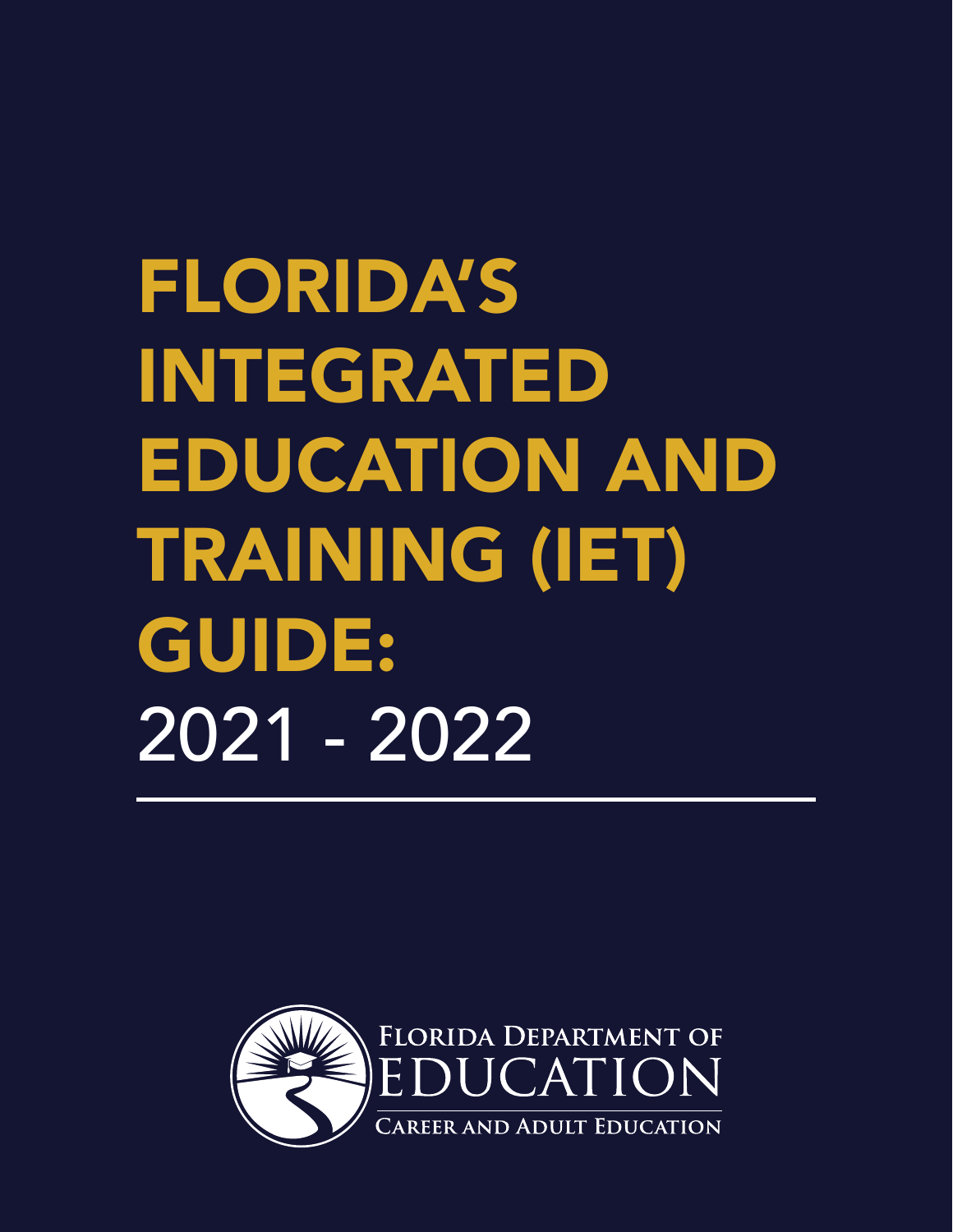### **CONTENTS**

| <b>SECTION 1</b>                                                              |  |
|-------------------------------------------------------------------------------|--|
| Vision for Strengthening Alignment between Adult Education,                   |  |
| Postsecondary Education and the Workforce System  1                           |  |
|                                                                               |  |
|                                                                               |  |
|                                                                               |  |
| Why should local programs establish integrated education and training         |  |
|                                                                               |  |
|                                                                               |  |
| Florida's Integrated Education and Training Guidance 6                        |  |
|                                                                               |  |
| Integrated Education and Training (IET) Program Models  8                     |  |
|                                                                               |  |
|                                                                               |  |
| Creating a Single Set of Learning Objectives and Basic Skills Lessons for IET |  |
|                                                                               |  |
|                                                                               |  |
|                                                                               |  |
|                                                                               |  |
|                                                                               |  |
|                                                                               |  |
|                                                                               |  |
|                                                                               |  |
|                                                                               |  |
| 34 CFR §463.34…………………………………………………………………………… 20                                |  |
|                                                                               |  |
|                                                                               |  |
|                                                                               |  |
|                                                                               |  |
|                                                                               |  |
|                                                                               |  |

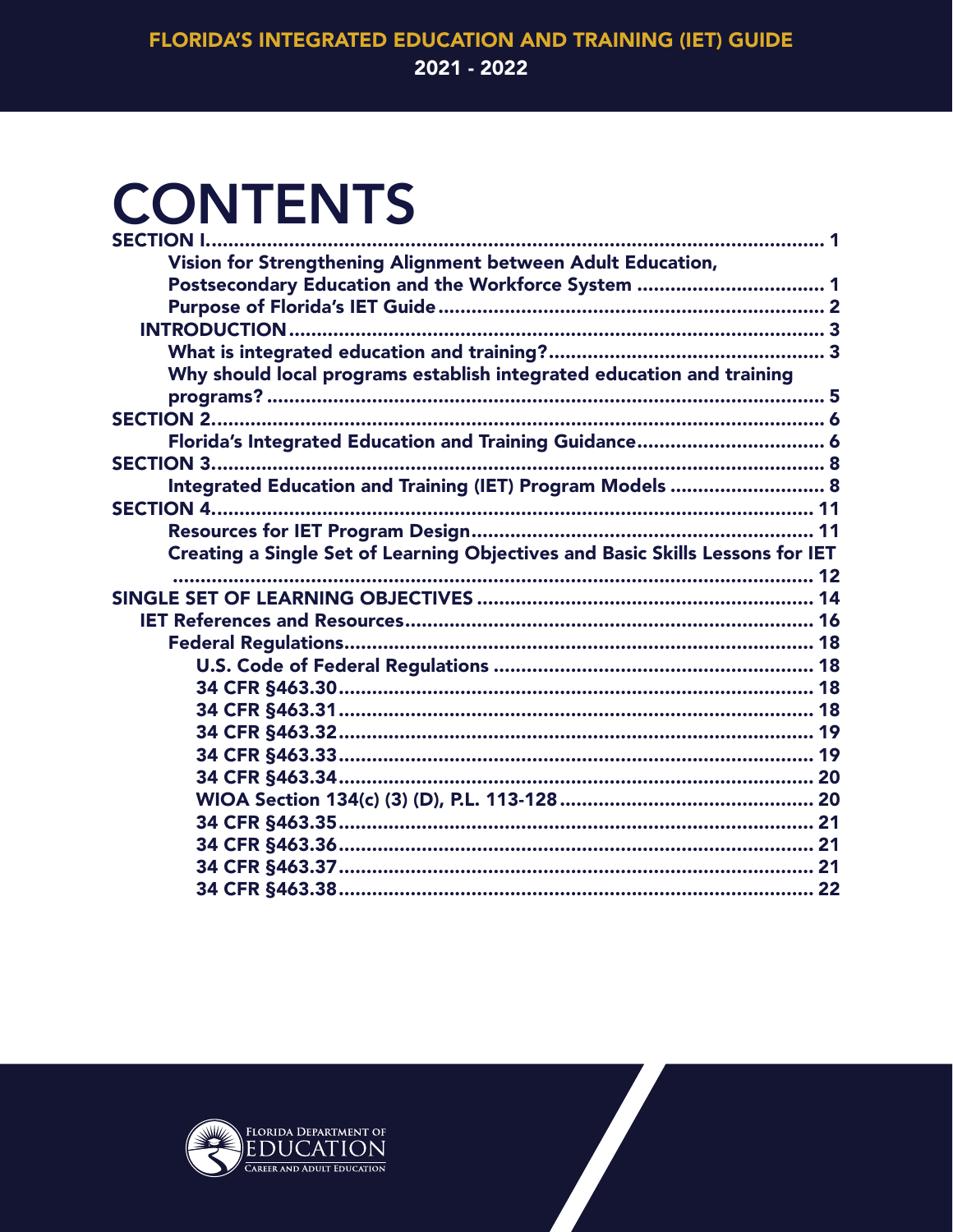## <span id="page-2-0"></span>SECTION I.

### Vision for Strengthening Alignment between Adult Education, Postsecondary Education and the Workforce System

The Florida Department of Education's (FDOE) new vision and strategic direction for the adult education system will lead to increased numbers of adults with higher levels of literacy, numeracy, digital literacy skills, and acquisition of industry-recognized credentials, postsecondary certifications and degrees in the state's high growth priority sectors. FDOE understands that a new vision and strategic direction is needed to realize adult education's role to expand workforce development and transition to postsecondary mission. Strengthening adult education's role as an integral part of the state's education system and the importance of preparing all students to be globally competitive for college and career is an imperative.

### Integrated Education and Training in the Workforce Innovation and Opportunity Act (WIOA)

The reauthorization of the federal Workforce Innovation and Opportunity Act in 2014 included for the first time a requirement that states provide integrated education and training services.

Under the WIOA statute Sec. 203, IET is listed as one of several types of "adult education and literacy activities" that can be carried out by states and their Title II adult education providers with Sec. 231 funds. Sec. 243 of the statute specifies that grants for Title II integrated English language and civics education services must be offered "in combination with integrated education and training activities."

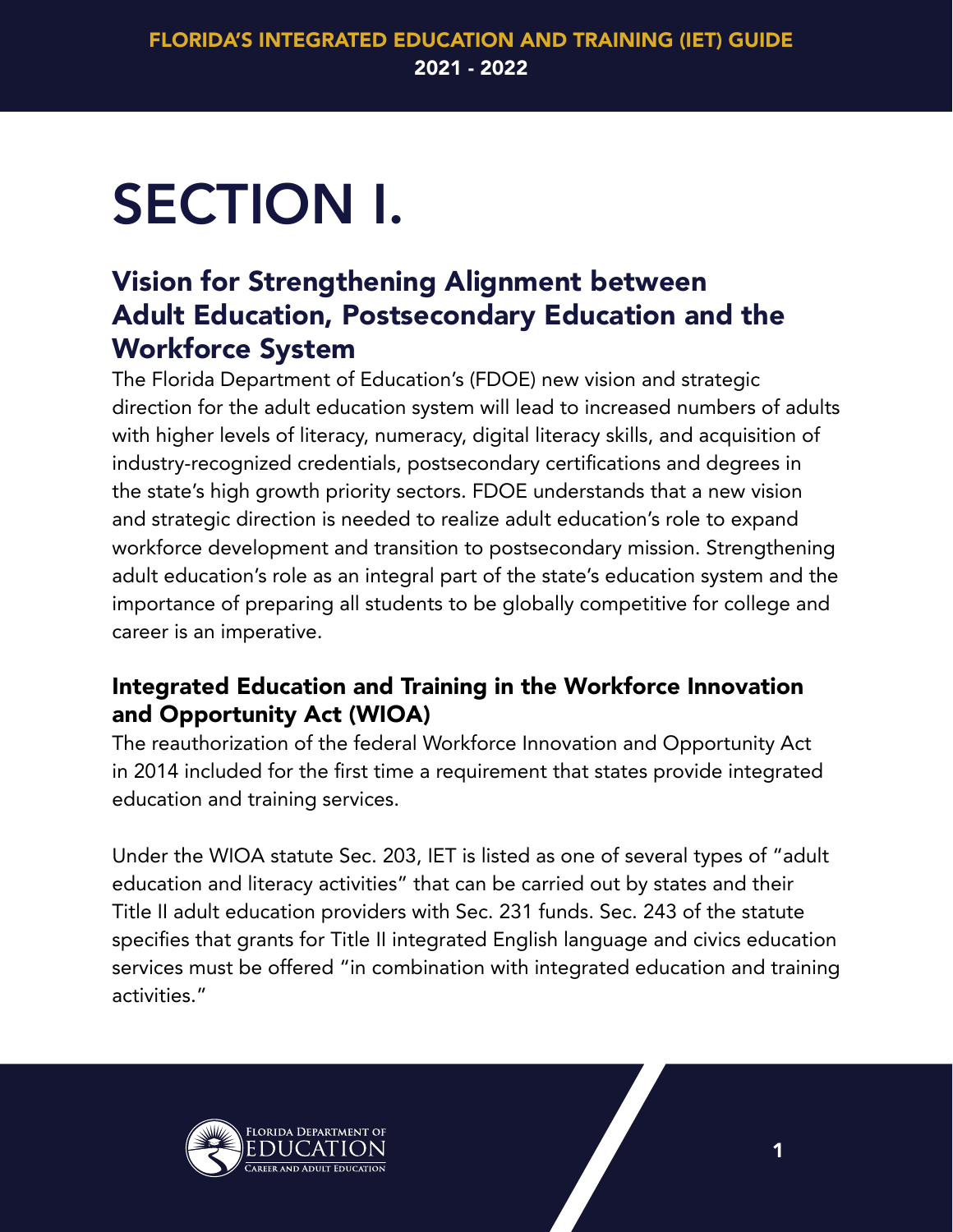<span id="page-3-0"></span>The WIOA regulations at §[463.35-463.37](https://463.35-463.37) further clarify that integrated education and training has three required components — adult education and literacy activities, workforce preparation activities and workforce training and that providers must balance the proportion of instruction across the three components, deliver the components simultaneously and use occupationally relevant instructional materials. The regulations also specify that IET programs must have a single set of learning objectives that identifies specific adult education content, workforce preparation activities and workforce training competencies.

### Purpose of Florida's IET Guide

This guide provides information for adult education program administrators and practitioners on state policies for advancing integrated education and training. These policies are aimed at expanding equitable access to skill training, credentials and family supporting careers, particularly for those who have faced barriers to economic opportunity.

### Integrated Education and Training is:

"…a service approach that provides adult education and literacy activities concurrently and contextually with workforce preparation activities and workforce training for a specific occupation or occupational cluster for the purpose of educational and career advancement" (Final WIOA regulations at [34 CFR §463.35\)](https://www.govregs.com/regulations/ex).

Integrated education and training (IET) has emerged as an approach to help individuals acquire key basic skills while pursuing occupational or industryspecific training. Under an IET model, participants receive simultaneous instruction in basic skills such as math, reading, or spoken English, as well as training for a workforce preparation, specific occupation or industry and

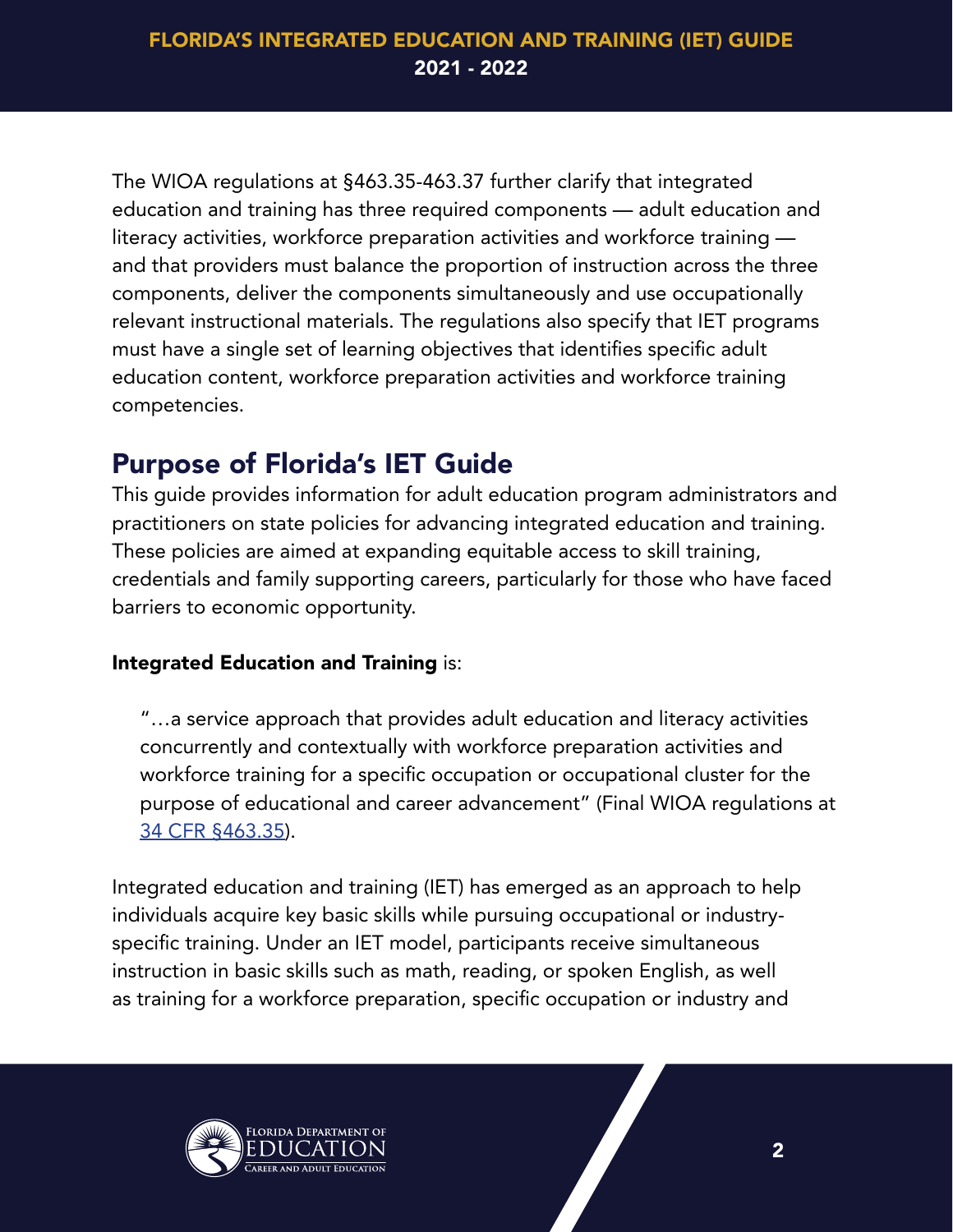<span id="page-4-0"></span>employability skills. Integrated education and training approaches are effective in part because they recognize that busy working adults need opportunities to acquire basic skills in a meaningful context that has an immediate application, enables credential attainment and can directly increase their earning power.

Florida provides policies to support the creation and growth of integrated education and training models. This guide offers information that local programs and administrators can use to drive the establishment or expansion of integrated education and training policies at the local level. It contains:

- Guidance on key elements of the state integrated education and training policy;
- Examples of integrated education and training models; and
- Templates for IET program development.

### INTRODUCTION

### What is integrated education and training?

For purpose of this guidance, integrated education and training is defined as adult education and literacy activities, workforce preparation activities and workforce training, each of sufficient intensity and quality, based on the most rigorous research available, especially with respect to improving reading, writing, mathematics and English proficiency of eligible individuals, occurs simultaneously and uses occupationally relevant instructional materials. The integrated education and training program is organized to function cooperatively with a single set of learning outcomes. [\(34 CFR §463.37](https://www.govregs.com/regulations/title34_chapterIV_part463_subpartD_section463.37)). A sample template for identifying a single set of learning objectives is located in the resources section of the guide.

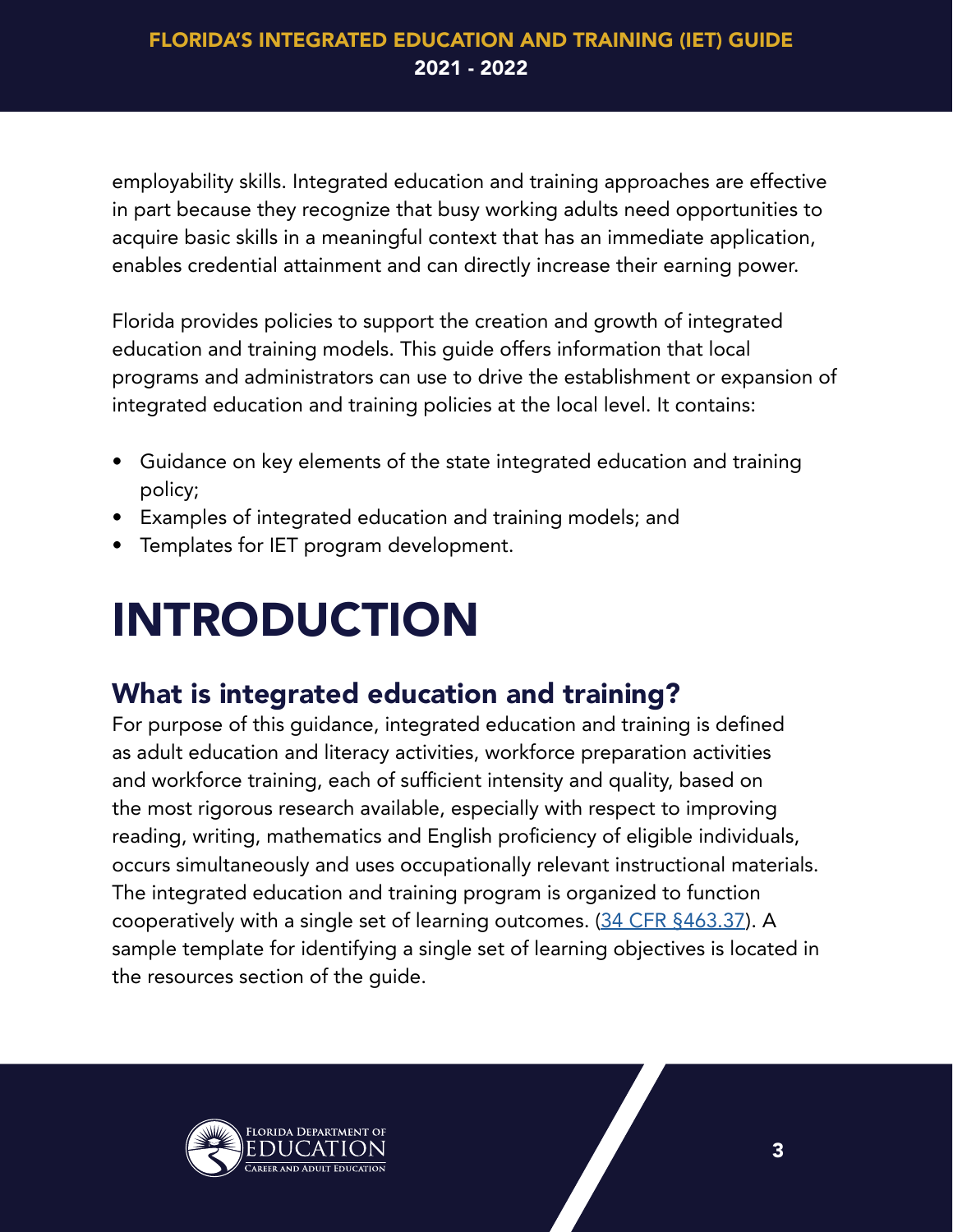IET represents a wide spectrum of services to build foundational, employability and occupational skills. The integrated education and training program may be offered by:

- An institution of higher education; another type of organization, such as a nonprofit education and training provider; or
- Two or more organizations working in partnership, so long as the program equips individuals to attain basic skills and training in a specific occupation or industry.

An Integrated Education and Training (IET) program blends a range of education and training services to build learners' foundational, employability and occupational skills. IET programs provide adult education and literacy activities concurrently and contextually with workforce training for a specific occupation. This allows IET programs to contextualized basic skills instruction, offer simultaneous, not sequential skill gains, accelerate outcomes, offer workbased learning opportunities and work experience, put students on a career pathway leading to family sustaining wages.

The phrase "for purposes of educational and career advancement," identified in 34 CFR §463.35, means the adult education component of the program is aligned with the state's content standards for adult education as described in Florida's WIOA Unified Plan and is an integral part of a career pathway. Section VIII, the Adult Education section of the state plan, is available for further information on career pathways. Career pathways are an integrated service delivery model across education and workforce development that allow local programs an opportunity to design solution leveraging the strengths of workforce development and education across the spectrum. IET is the instructional strategy for career pathways with IET elements of concurrent activity and contextualization as acceleration strategies.

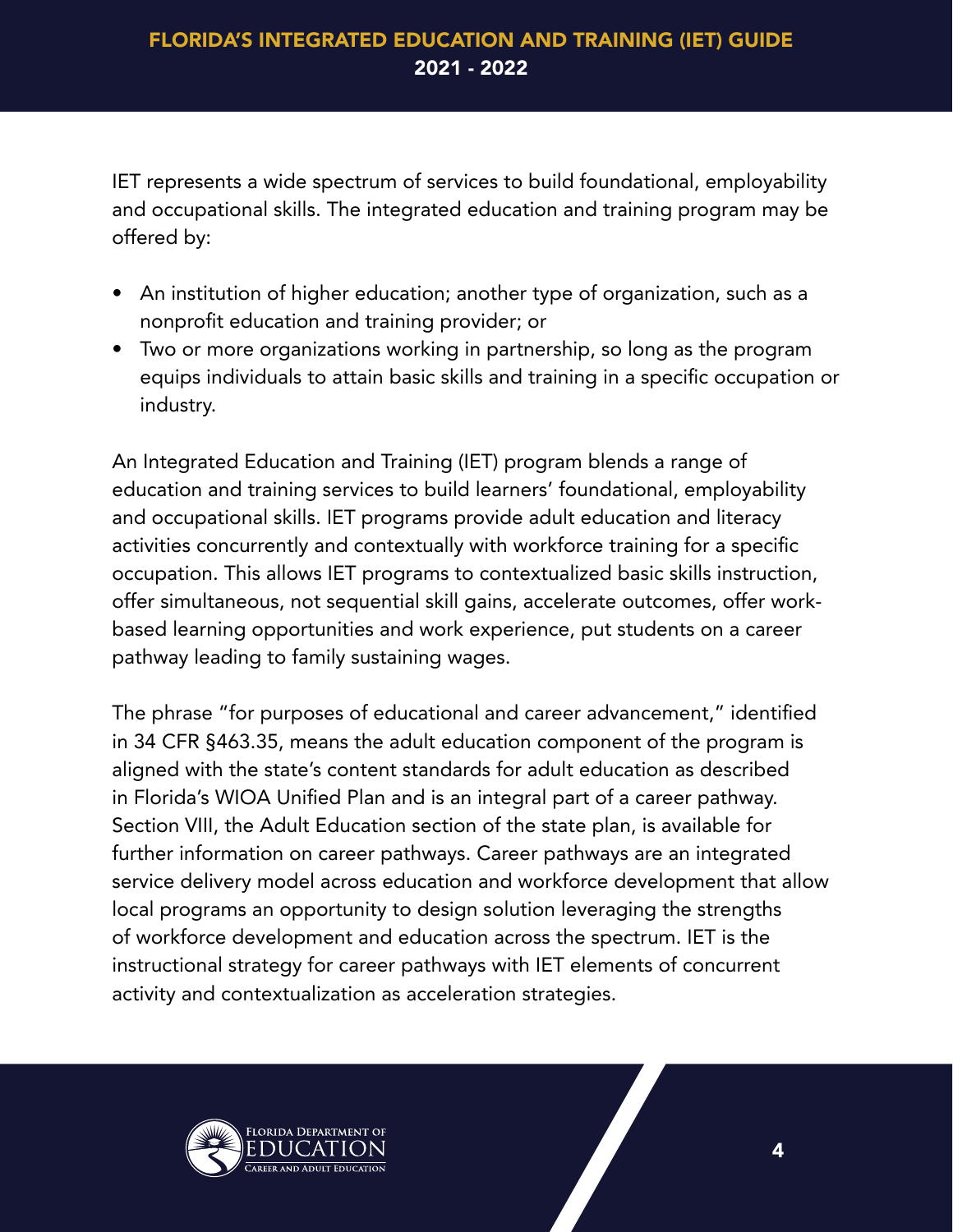### <span id="page-6-0"></span>Why should local programs establish integrated education and training programs?

Strong evidence indicates facilitating student transitions into further levels of learning pays off. IET models are one of the most effective innovations to date, as they ensure adult learners have access to credentials of value. Through IET programs, adults seek goal-oriented, relevant, practical knowledge. Students with family and work responsibilities can offset the opportunity costs of education when IET truly leads to educational and economic mobility.

To be part of a comprehensive career pathway, IET programs are required to have a sector focus and robust participant supports. Focusing on sectors that have value in the regional labor market provides greater opportunity for quality employment. A second core feature is that IETs create access for all levels of learners, such as "on ramps" from the first levels of basic education or English language learning to secondary diplomas or equivalency completion, to advanced training, credentials and degrees.

Credentials of value help qualify an individual for employment in an industry or sector that offers at least a family-sustaining wage or allows an individual to move up in an industry that requires the credential to advance. Credentials of value should be portable and transferable among employers within an industry, allowing people choice and flexibility to move between jobs.

By establishing robust integrated education and training (IET) programs, local programs can:

• Build the capacity of adult education and higher education partners to implement integrated education and training programs; and

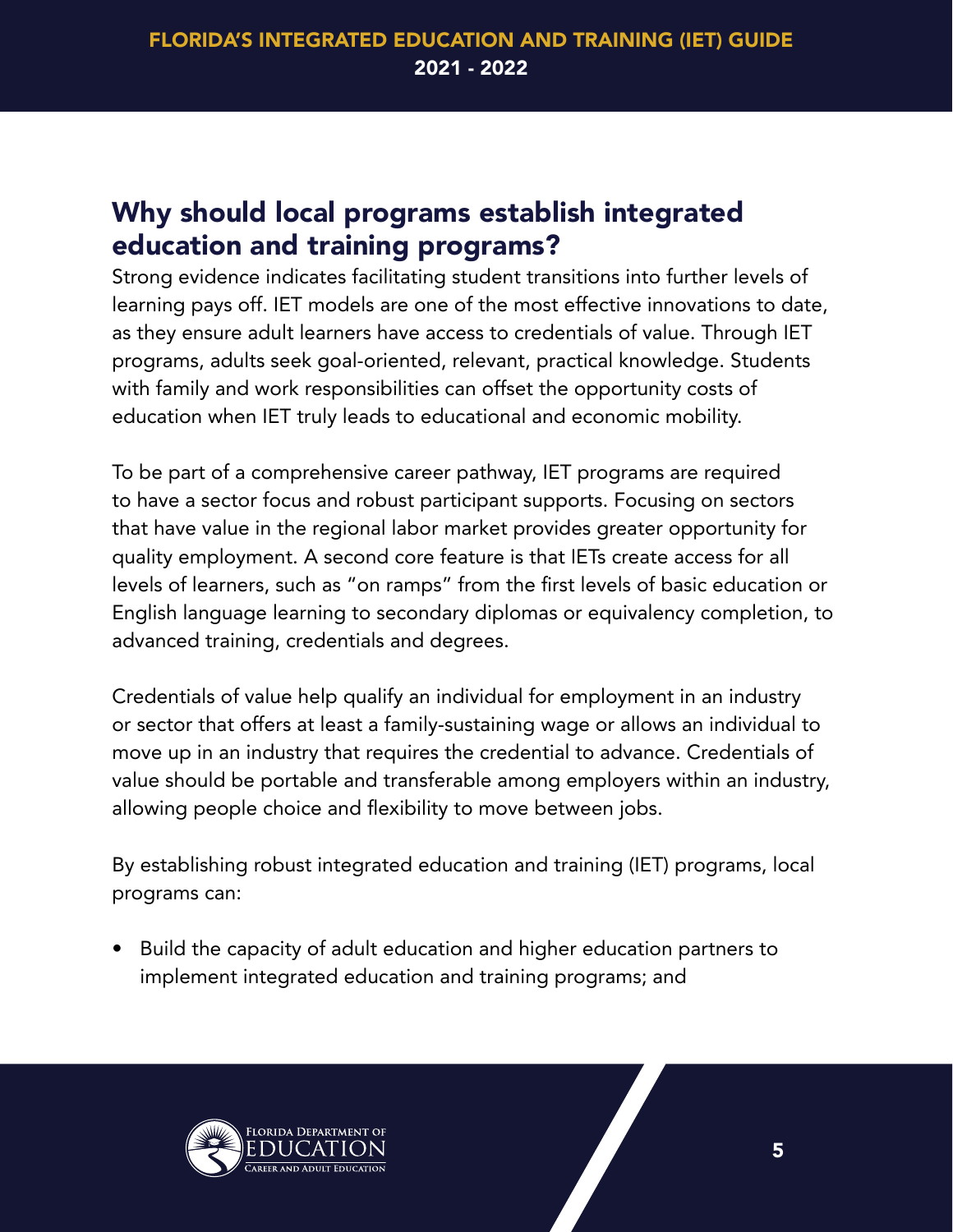<span id="page-7-0"></span>• Align integrated education and training with other state policies that support skills equity.

More broadly, local programs can increase postsecondary, career and credential attainment, particularly among workers with low basic skills and low incomes.

### SECTION 2.

### Florida's Integrated Education and Training Guidance

Florida defines a state integrated education and training policy as the development of career opportunities for students by requiring Integrated Education and Training models (IET) based on regional demand and aligned to postsecondary certifications, degrees resulting in higher student transitions to postsecondary, and employment.

A state priority is to implement a new vision and strategic direction for adult education providers through investment in integrated education and training programs. This priority presents opportunities for adult education and core WIOA partners, programs and learners, to adapt and respond in different ways to dynamic economic conditions. Thus, the shift to new ways of working together and collaborating differently.

Moreover, Florida's focus is on closing the low and middle-skill gap with IET as a tool to equip workers to obtain in-demand jobs. Importantly, these policies typically enable workers to attain industry-recognized postsecondary credentials, therefore helping to ensure their longer-term employability.

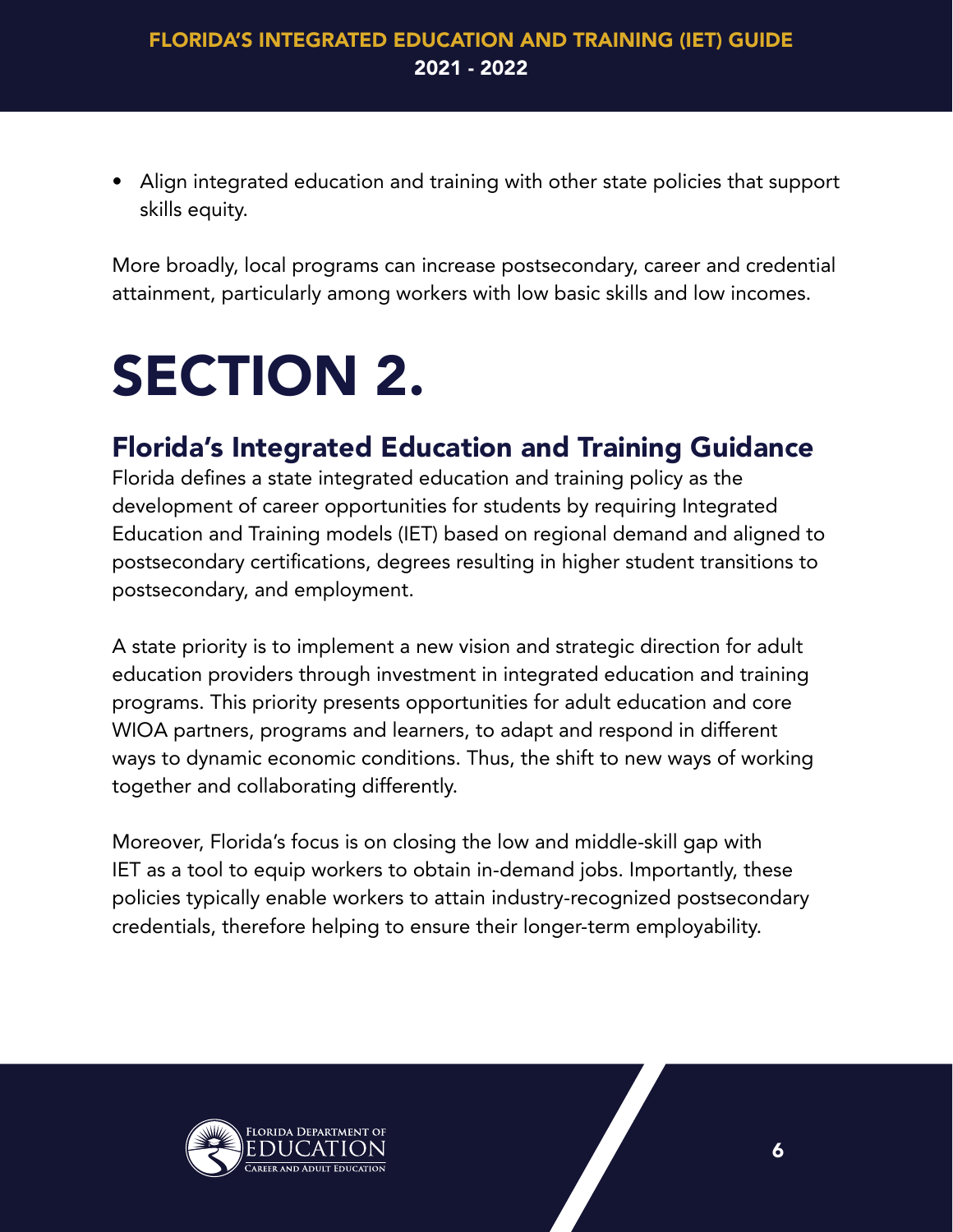FDOE promotes the planning, development and implementation of an integrated education and training (IET) service approach that provides concurrent and contextualized adult education and literacy activities in combination with workforce preparation activities and workforce training for a specific occupation or

occupational cluster for the purpose of educational and career advancement.

IETs, by design, will facilitate a provider strategy leading to increased partnerships, better student transitions and meeting the demands of today's student for relevant employment related learning.

Three required components of an IET program funded under Title II:

- Adult education and literacy activities
- Workforce preparation activities
- Workforce training for a specific occupation or occupational cluster which can be any one of the training services defined in section 134(c)(3)(D).

Within the overall scope of a particular integrated education and training program, the adult education and literacy activities, workforce preparation activities and workforce training shall meet the following criteria:

- Are each of sufficient intensity and quality and based on the most rigorous research available, particularly with respect to improving reading, writing, mathematics and English proficiency of eligible individuals;
- Occur simultaneously;
- Use of occupationally relevant instructional materials;
- Integrated education and training program has a single set of learning objectives that identifies specific adult education content, workforce preparation activities and workforce training competencies and the program

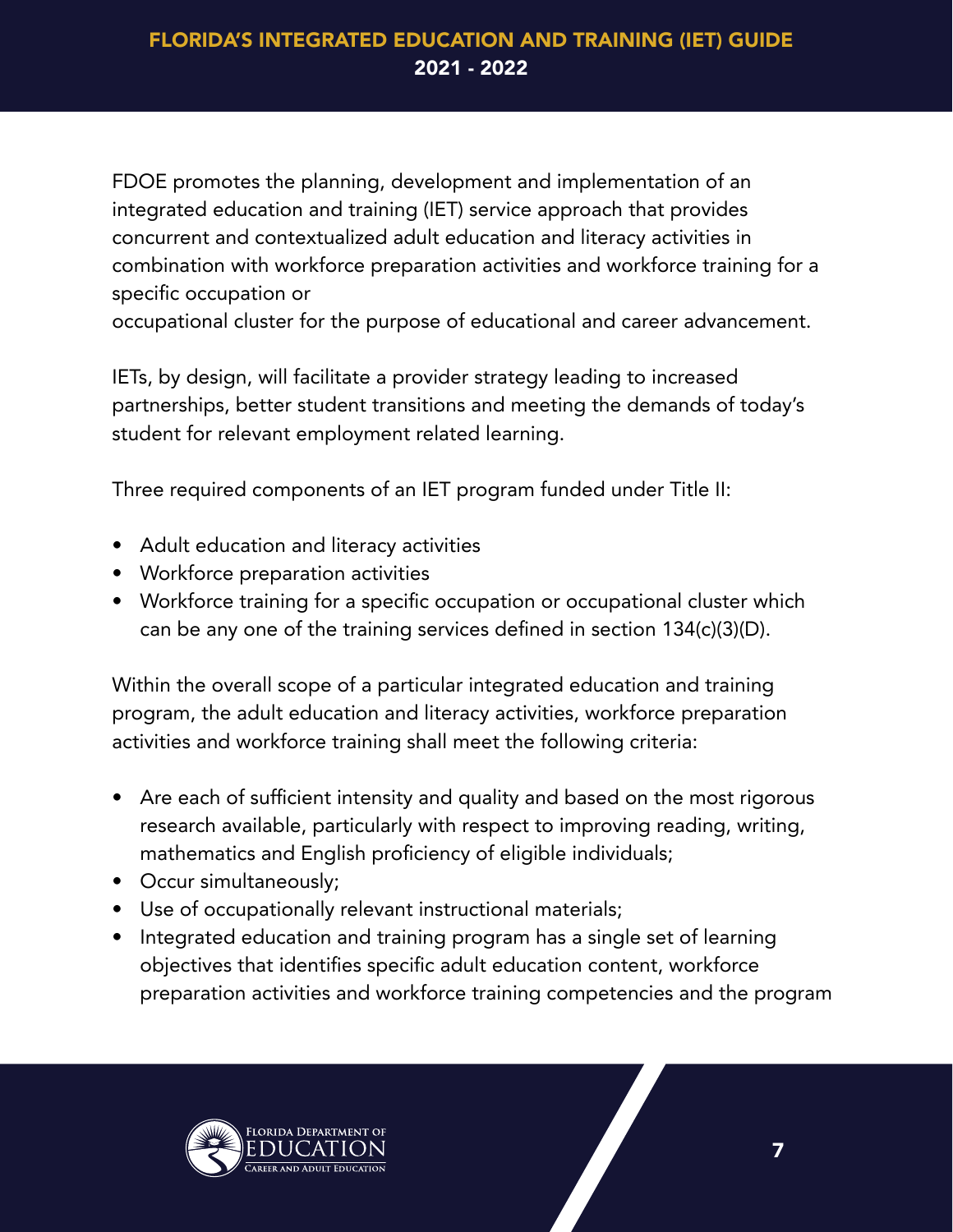<span id="page-9-0"></span>activities are organized to function cooperatively; and

• The integrated education and training program is part of a career pathway.

The IET service approach provides all levels of adult education students the opportunity to acquire the skills needed to:

- Transition to and complete postsecondary education and training programs;
- Obtain and advance in employment leading to economic self-sufficiency; and
- Exercise the rights and responsibilities of citizenship (specifically for IELCE programs).

## SECTION 3.

### Integrated Education and Training (IET) Program Models

In an IET program, students are engaged in learning in context through integrated education and training so that an individual acquires the skills needed to transition to and complete postsecondary education, career training programs and obtain and advance in employment leading to economic selfsufficiency.

### Florida IET Model Descriptions

### Fully Integrated Instruction/Co-Teaching Model

Student is enrolled in an adult education course that delivers the adult education basic skills through contextualized instruction and learning activities aligned with a specific occupation(s) or postsecondary career technical education program. The fully integrated instruction pairs an occupational

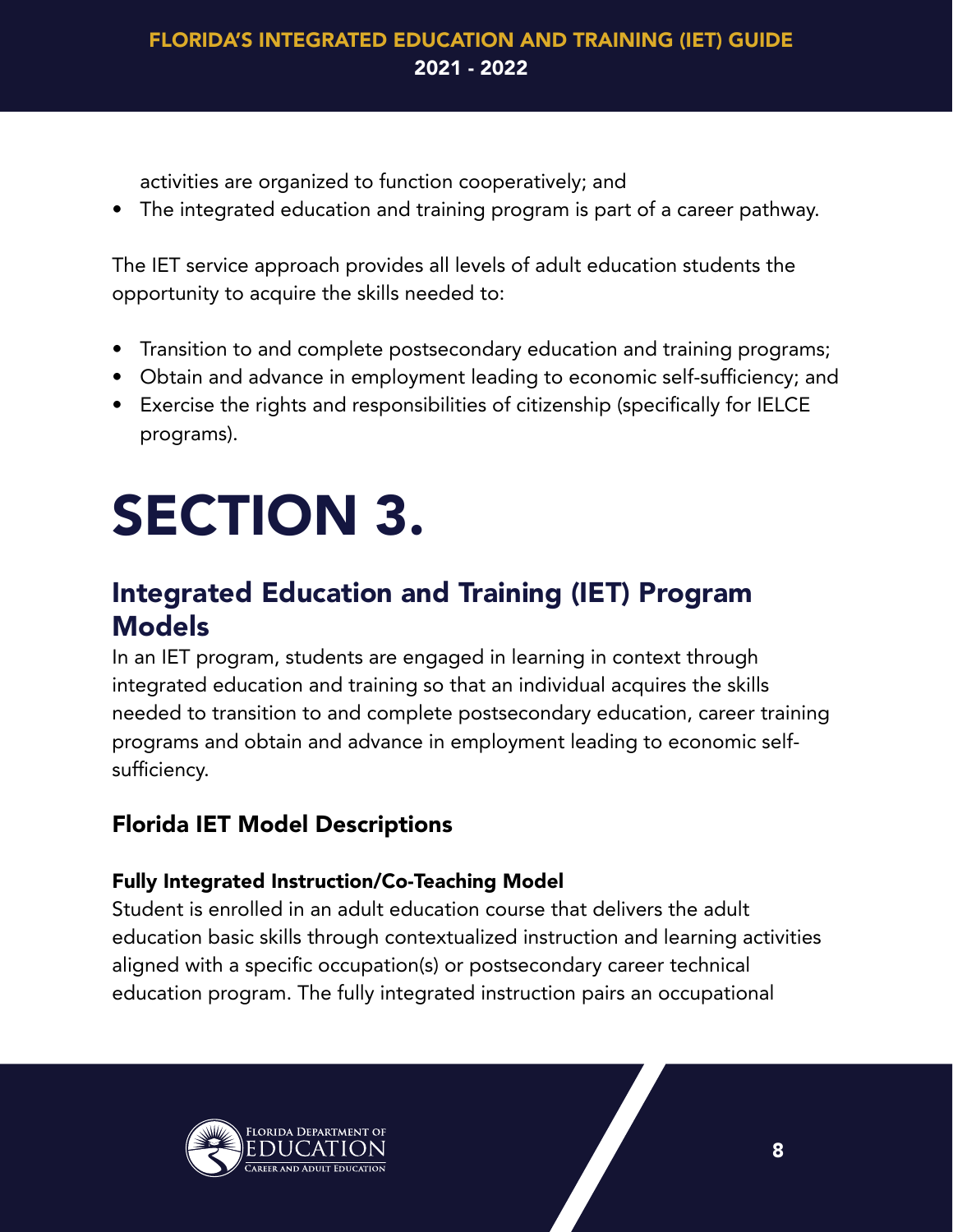instructor with an adult education basic skills instructor within the classroom to provide a cohesive presentation of both the basic skills and occupational content. In addition to classroom instruction, students must be provided with a range of educational supports that enhance the likelihood of success such as counseling, advising, financial aid, case management and other types of classroom supports. Instruction must be based on a single set of learning objectives and occur simultaneously.

Key components:

- Adult basic education instructor to provide supplemental basic skills instruction within the workforce skills content
- Technical course materials with integrated adult education basic skills
- Provide workforce preparation activities
- Instructors align content through joint planning and/or co-teaching
- One teacher must be certified in the specific occupational program area

### Partially Integrated Instruction Model

In this model, an adult education teacher and other qualified individual providing specific skills training occurs at different times. This model allows for greater flexibility in scheduling between occupational skills training and adult education instructors. Students are given the opportunity to learn basic skills that are applicable, contextualized and aligned to the specific occupational program area. Instruction must be based on a single set of learning objectives and occur simultaneously.

Key components:

- Adult basic education content aligned to the workforce training content
- Instructors work together to identify basic skills needed for adult education students to master workforce skills covered
- Provide workforce preparation activities

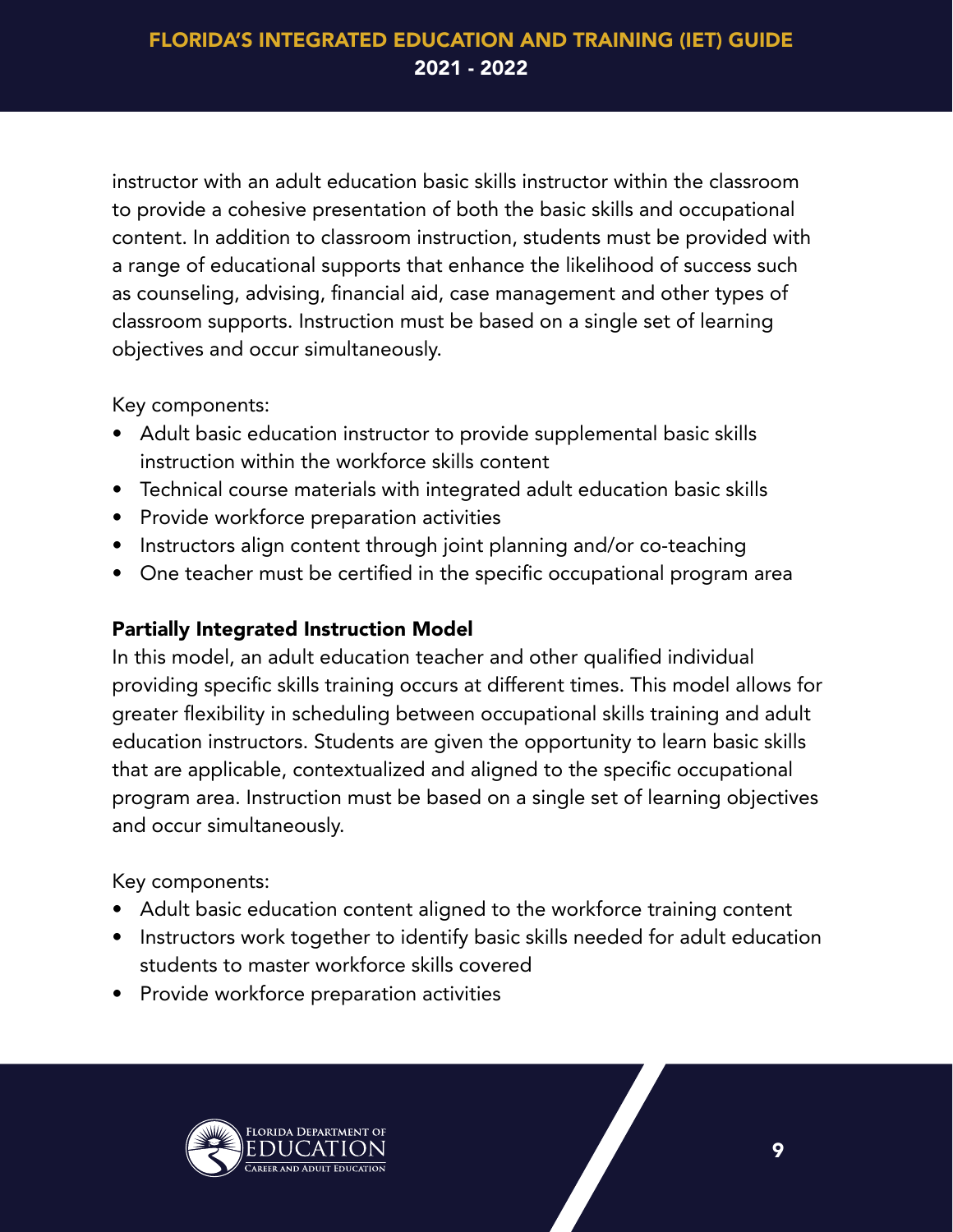#### One Instructor Model

The three components – adult education basic skills instruction, workforce preparation activities and workforce training are provided by one instructor. The instructor has expertise in basic skills instruction as well as the occupational area. Instruction must be based on a single set of learning objectives.

Key components:

- One instructor to provide basic skills instruction and workforce training
- Technical course materials with integrated adult education basic skills
- Provide workforce preparation activities
- Teacher must be certified in the specific occupational program area

### Employer/Community Partners

Participants are with a community partner in local or regional workforce development area. Instruction must be based on a single set of learning objectives.

Key components:

- Student is on a training site provided by an outside agency to receive workforce training
- Student receives workforce training on a specific occupation, along with onsite basic skills instruction
- Adult education basic skills component (aligned with state adult education content standards) is integrated within the training program
- Provide workforce preparation activities
- Workforce training and basic skills development are occurring simultaneously

### IET Reporting for 2020-2021 and 2021-2022

A reporting survey will be sent out to providers to identify IET participants. The survey will inform the development of business rules for identifying 2022-2023 IET participants.

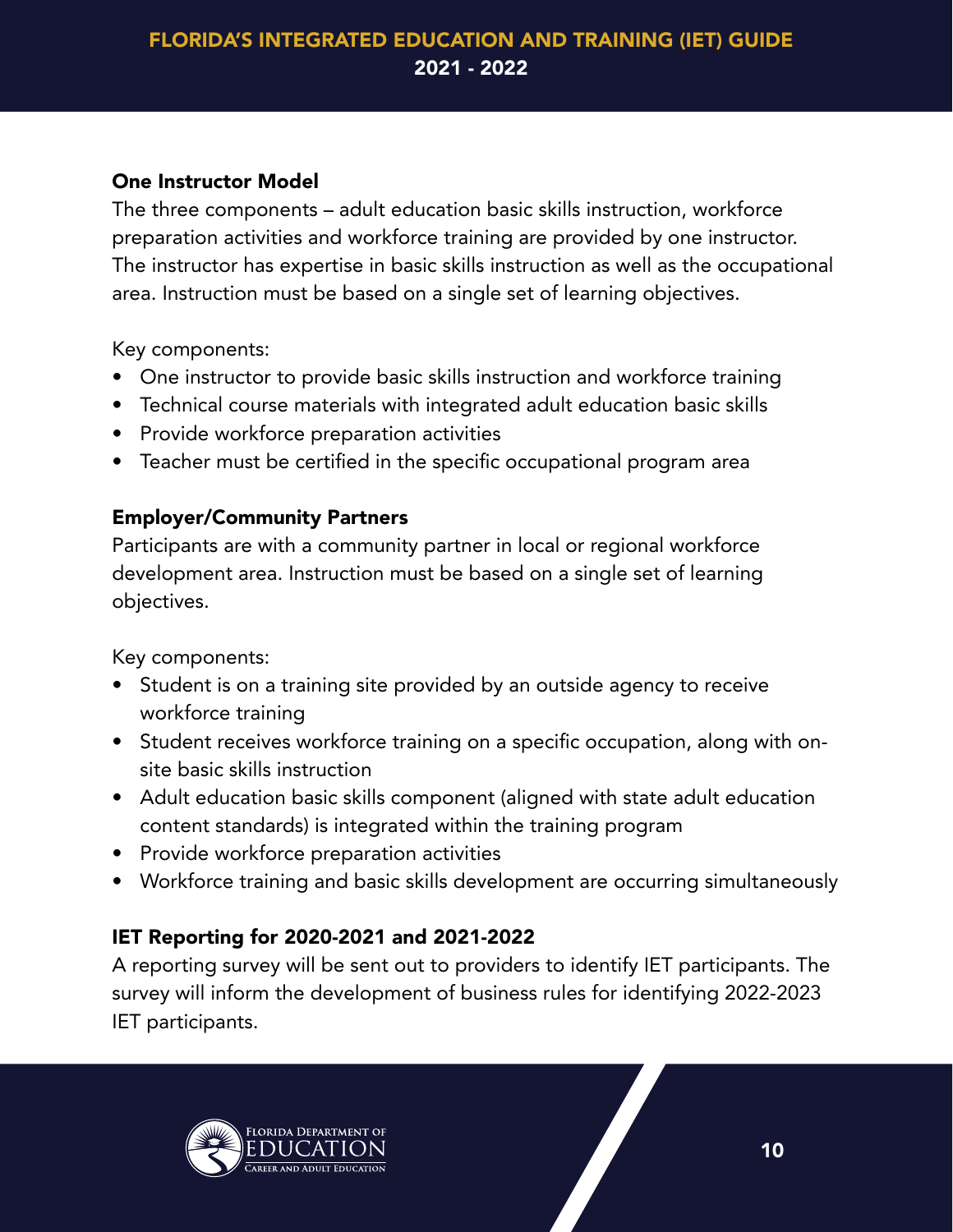## <span id="page-12-0"></span>SECTION 4.

### Resources for IET Program Design

Integrated Education and Training (IET) programs blend a range of education and training services to build learners' foundational, employability and occupational skills. IET programs provide adult education and literacy activities concurrently and contextually with workforce training for a specific occupation. This allows IET programs to contextualized basic skills instruction, offer simultaneous, non-sequential skill gains, accelerate outcomes, offer work-based learning opportunities and work experience, put students on a career pathway leading to family- sustaining wages.

- Integrated Education and Training website, [https://www.fldoe.org/](https://www.fldoe.org/academics/career-adult-edu/adult-edu/adult-edu-career-pathways.stml) [academics/career-adult- edu/adult-edu/adult-edu-career-pathways.stml](https://www.fldoe.org/academics/career-adult-edu/adult-edu/adult-edu-career-pathways.stml) 
	- [Florida Integrated Education and Training Guide](https://www.fldoe.org/core/fileparse.php/7522/urlt/FL-IntegratedEduTrainingGuide.rtf) (RTF)
	- [Florida Single Set of Learning Objectives Template](https://www.fldoe.org/core/fileparse.php/7522/urlt/FL-SingleSetLearningObjectivesTemplate.rtf) (RTF)
	- [Florida Integrated Education and Training Program of Study Form](https://www.fldoe.org/core/fileparse.php/7522/urlt/FL-IntegratedEduTrainingProgramStudyForm.rtf) (RTF)
	- [Florida Career Pathway Development Guide](https://www.fldoe.org/core/fileparse.php/7522/urlt/FL-CareerPathwayDevGuide.pdf) (PDF)
- Implementation Guide Information on IET, [https://www.fldoe.org/core/](https://www.fldoe.org/core/fileparse.php/7515/urlt/ImplementationGuide.pdf) [fileparse.php/7515/urlt/ImplementationGuide.pdf](https://www.fldoe.org/core/fileparse.php/7515/urlt/ImplementationGuide.pdf)
- Institute for the Professional development of Adult Educators (IPDAE), <https://www.floridaipdae.org>
- IPDAE recorded webinars, Resources, ABE Webinars, [https://www.floridaipdae.org/index.](https://www.floridaipdae.org/index.cfm?fuseaction=resources.ABE&caid=78496C73EC669ED91 9790382539D4C) [cfm?fuseaction=resources.ABE&caid=78496C73EC669ED91](https://www.floridaipdae.org/index.cfm?fuseaction=resources.ABE&caid=78496C73EC669ED91 9790382539D4C)  [9790382539D4C7F7AA2D8FAA11714C1B1AD7BCBC89FFCCC](https://www.floridaipdae.org/index.cfm?fuseaction=resources.ABE&caid=78496C73EC669ED91 9790382539D4C)
	- Developing a Single Set of Learning Objectives

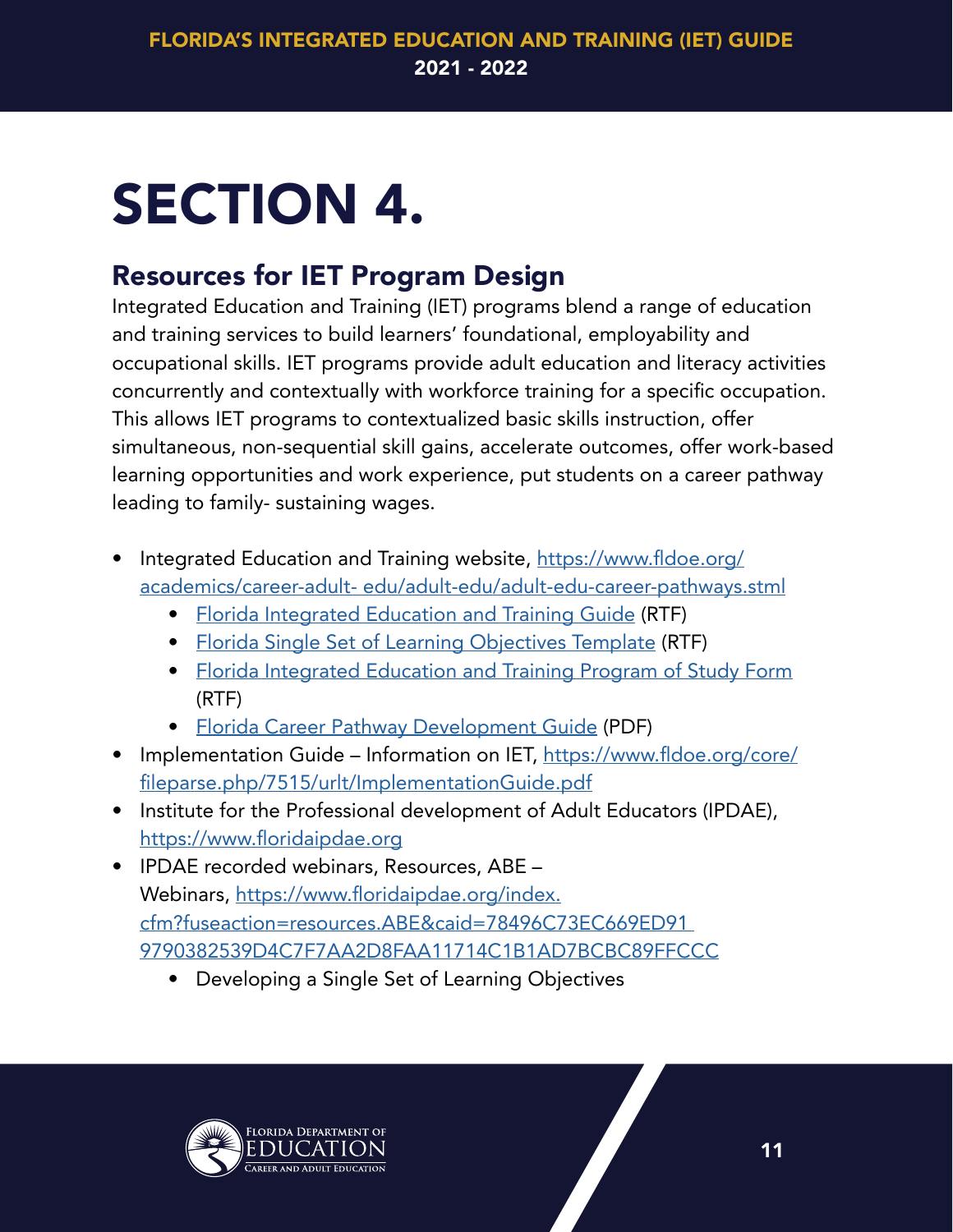- <span id="page-13-0"></span>• Beginner guide to IET
- Moving IET Awareness for Beginners to Contextualized Application in any Program
- Building a Robust Career Pathway for Adult Education
- IET and Community/Industry Partnerships
- Leading the Way in Florida's IET Programs
- ACE of Florida, Grant Application Support Webinar Series, [https://www.](https://www.aceoffloridafoundation.org/training-workshops ) [aceoffloridafoundation.org/training-workshops](https://www.aceoffloridafoundation.org/training-workshops )

### Creating a Single Set of Learning Objectives and Basic Skills Lessons for IET

As you think about planning the basic skills component of an IET, it is important to identify a single set of learning objectives for the IET and desired competencies. Below are some questions to use as a starting point; others may emerge during the planning process. These questions will help you think about the student population being served, the basic skills that will be needed and whether the workforce preparation activity and workforce skills training being considered is appropriate for the targeted students that might enroll.

### Key Questions

- What jobs are associated with the training?
- What occupational skills course(s) are being for targeted for the IET?
- Who are the potential students for this IET?
- What certifications are associated with the training? Are they employer recognized?
- Are there basic skills thresholds or language requirements for the course?
- Are competencies required to successfully complete the course (e.g. an exit grade level, a test to pass, ability to read a blueprint, knowledge of fractions, etc.)?

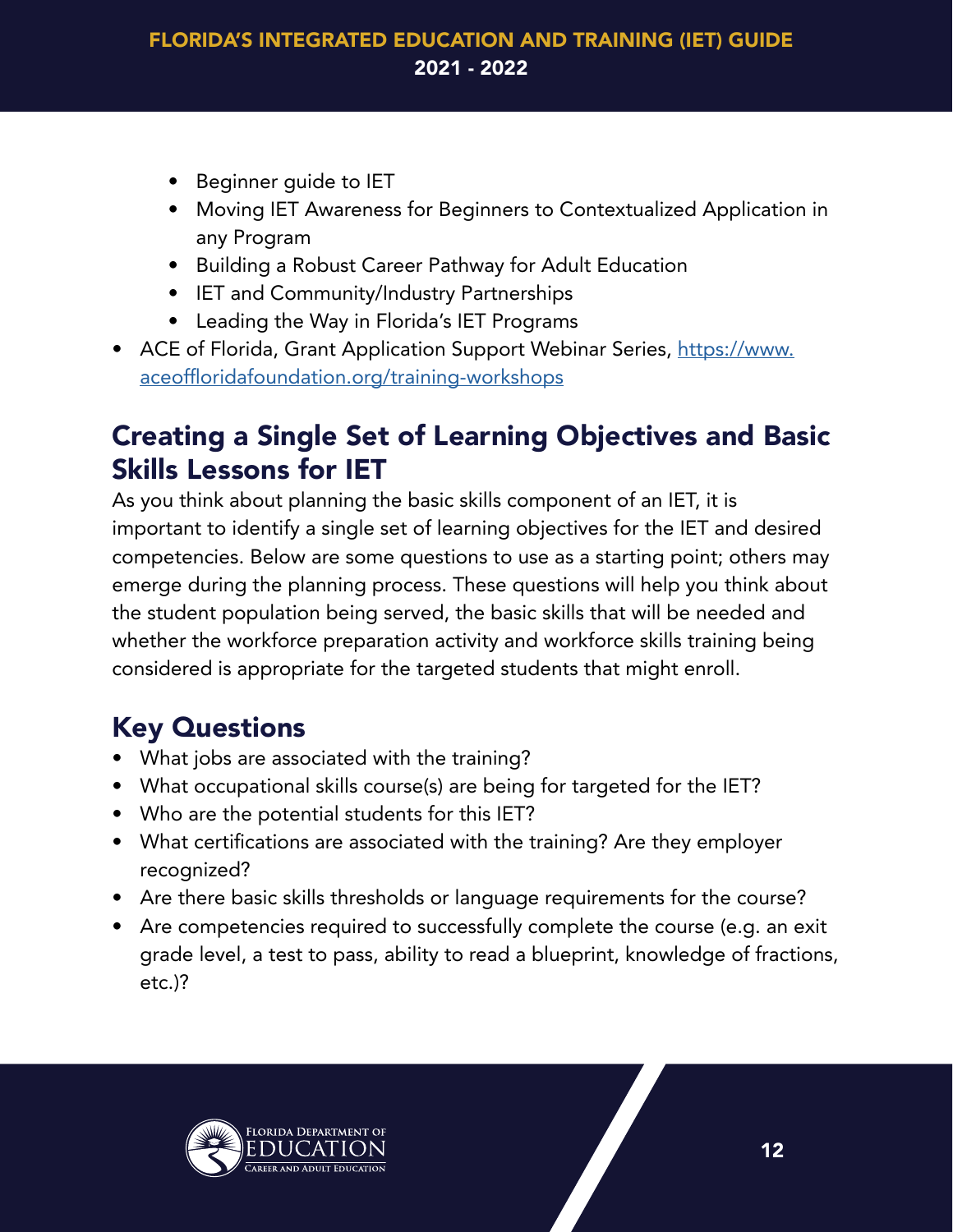- Is there a third-party exam or licensure required to earn the credential?
- What funding sources can be used for the IET?
- What planning time is allotted for collaborating instructors?
- How will participants be recruited or prepared for the IET program?
- Can the target population successfully complete the course with basic skills support?
- Is prior preparation or specific support services needed?

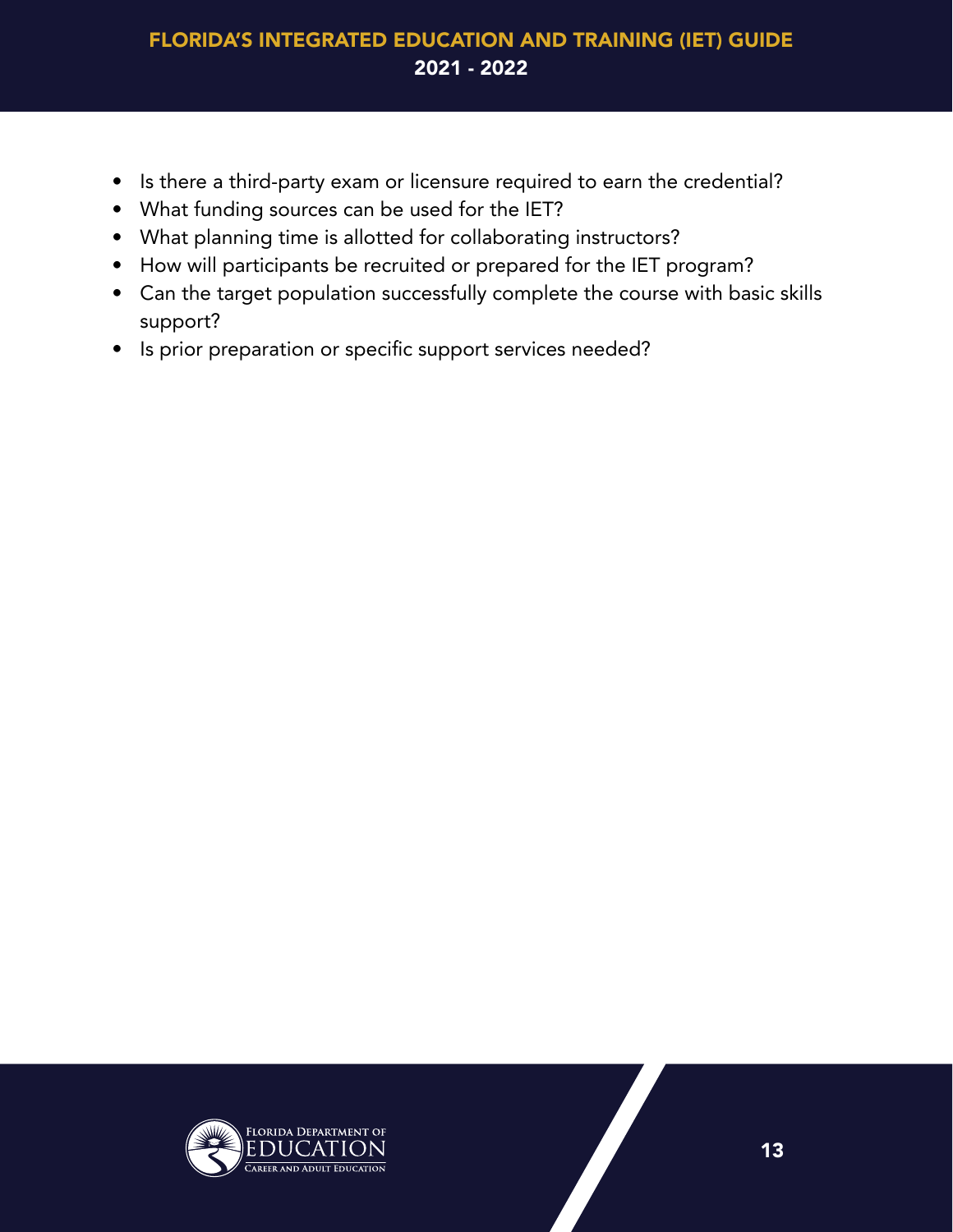### <span id="page-15-0"></span>SINGLE SET OF LEARNING OBJECTIVES TEMPLATE

| Agency/District/College/<br>School:                                                     |                         |  |
|-----------------------------------------------------------------------------------------|-------------------------|--|
| Area of Focus (career/<br>occupational cluster,<br>career pathway, workforce<br>focus): |                         |  |
| Program Type:                                                                           | Instructional<br>Model: |  |

| Integrated Education and Training (IET) Single Set of Learning Objectives and Competencies |                                                               |                                            |                                             |                                 |                           |
|--------------------------------------------------------------------------------------------|---------------------------------------------------------------|--------------------------------------------|---------------------------------------------|---------------------------------|---------------------------|
| Week                                                                                       | Workforce<br>Training Content   Content and<br>and Objectives | <b>Basic Skills</b><br><b>I</b> Objectives | Workforce<br>Preparation<br><b>Activity</b> | l Resources and<br>l Activities | l Required<br>Assessments |

| Learning Objective(s): |  |                |  |  |  |
|------------------------|--|----------------|--|--|--|
|                        |  | Reading:       |  |  |  |
|                        |  | Language Arts: |  |  |  |
|                        |  | Math:          |  |  |  |

| Learning Objective(s): |  |                |  |  |  |
|------------------------|--|----------------|--|--|--|
|                        |  | Reading:       |  |  |  |
|                        |  | Language Arts: |  |  |  |
|                        |  | Math:          |  |  |  |

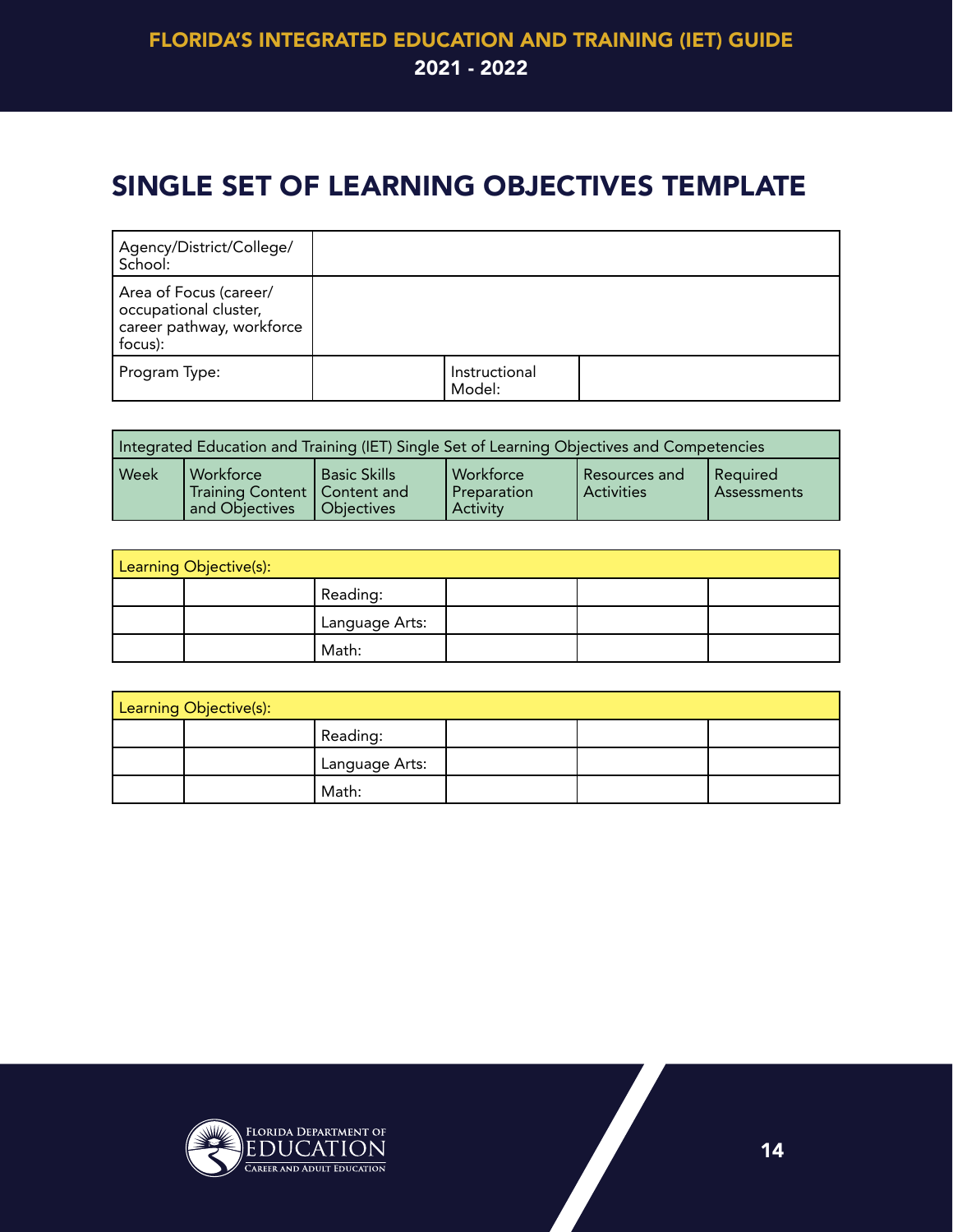|                                                                                                                           | Area of Focus (career/<br>occupational cluster, career<br>pathway, workforce focus):           | <b>Practical Nursing</b>                                                                                        |                                                                                                         |                                                                                                                                                                                                                                            |                                                                                                              |  |
|---------------------------------------------------------------------------------------------------------------------------|------------------------------------------------------------------------------------------------|-----------------------------------------------------------------------------------------------------------------|---------------------------------------------------------------------------------------------------------|--------------------------------------------------------------------------------------------------------------------------------------------------------------------------------------------------------------------------------------------|--------------------------------------------------------------------------------------------------------------|--|
| Program Type:                                                                                                             |                                                                                                | <b>Adult Basic</b><br>Education (LV. 2-4)                                                                       | $2-4)$<br>Instructional Model:                                                                          | Partially Integrated                                                                                                                                                                                                                       |                                                                                                              |  |
|                                                                                                                           | Integrated Education and Training (IET) Single Set of Learning Objectives and Competencies     |                                                                                                                 |                                                                                                         |                                                                                                                                                                                                                                            |                                                                                                              |  |
| Week                                                                                                                      | <b>Workforce Training</b><br>Content and<br>Objectives                                         | <b>Basic Skills Content</b><br>and Objectives                                                                   | Workforce<br><b>Preparation Activity</b>                                                                | Resources and<br><b>Activities</b>                                                                                                                                                                                                         | Required<br><b>Assessments</b>                                                                               |  |
|                                                                                                                           | disabilities and/or barriers to communication.                                                 |                                                                                                                 |                                                                                                         | Learning Objective(s): Students will be able to demonstrate the ability to read and effectively communicate accurate<br>vital signs to patients, using proper medical terminology while paying attention to possible cultural differences, |                                                                                                              |  |
| 1                                                                                                                         | 04.01 Demonstrate<br>ability to accurately<br>measure, document,<br>and report vital<br>signs. | Reading: domain-<br>specific or<br>informational text,<br>making logical<br>inferences text;<br>citing specific | • Communicate<br>clearly, effectively<br>and with reason.<br>• Critical thinking<br>• Using information | Look at different<br>dials (visual), mi-<br>ni-lesson on parts<br>of sphygmomano-<br>meter                                                                                                                                                 | Scenario of readings<br>and explain the me-<br>dical situation of the<br>patient and write<br>recommendation |  |
|                                                                                                                           |                                                                                                | textual evidence,<br>summarization, key<br>ideas and details                                                    |                                                                                                         | Identifying prefixes<br>and suffixes in<br>nursing                                                                                                                                                                                         | Read or review<br>patients' vital signs<br>flow chart and sum-                                               |  |
|                                                                                                                           |                                                                                                | Language Arts:<br>interpreting and<br>articulating vital sign                                                   |                                                                                                         | <b>Essential Medical</b><br>Terminologies                                                                                                                                                                                                  | marize the infor-<br>mation orally or in<br>writing.                                                         |  |
|                                                                                                                           |                                                                                                | readings, acronyms<br>and abbreviations,<br>describing vital<br>signs in writing                                |                                                                                                         | Act our mockk<br>scenarios of vital<br>sign conversation<br>with patient                                                                                                                                                                   | Demonstrate a<br>scenario (with an<br>intended error) and<br>ask peers to identify                           |  |
|                                                                                                                           |                                                                                                |                                                                                                                 |                                                                                                         | Recording vital signs<br>with Vital Signs Flow<br>Sheet                                                                                                                                                                                    | error and provide<br>recommendations<br>to improve commu-<br>nication.                                       |  |
| Math: Measurement, reading measurement scales, writing measurements, compare numbers, customary and metric<br>differences |                                                                                                |                                                                                                                 |                                                                                                         |                                                                                                                                                                                                                                            |                                                                                                              |  |
| $\overline{2}$                                                                                                            | 09.01 Identify<br>characteristics<br>of successful<br>and unsuccessful<br>communication        | Reading: medical<br>vocabulary                                                                                  | • Critical thinking<br>• Self-Management<br>• Understanding<br>Systems<br>• Using information           | Mock exercise<br>of both effective<br>and ineffective<br>communication<br>(show videos and                                                                                                                                                 | Watch videos<br>and evaluate the<br>effectiveness of<br>communication.                                       |  |
|                                                                                                                           | including<br>communication<br>styles and barriers                                              |                                                                                                                 | - ADA standards                                                                                         | analyze)<br>Mini lesson<br>on barriers to<br>communication such                                                                                                                                                                            | Read scenarios<br>and explain in<br>writing how they<br>will approach the<br>situation.                      |  |
|                                                                                                                           |                                                                                                |                                                                                                                 |                                                                                                         | as disability, limited<br>English proficiency<br>and environment.                                                                                                                                                                          | Medical<br>Terminology Quiz                                                                                  |  |

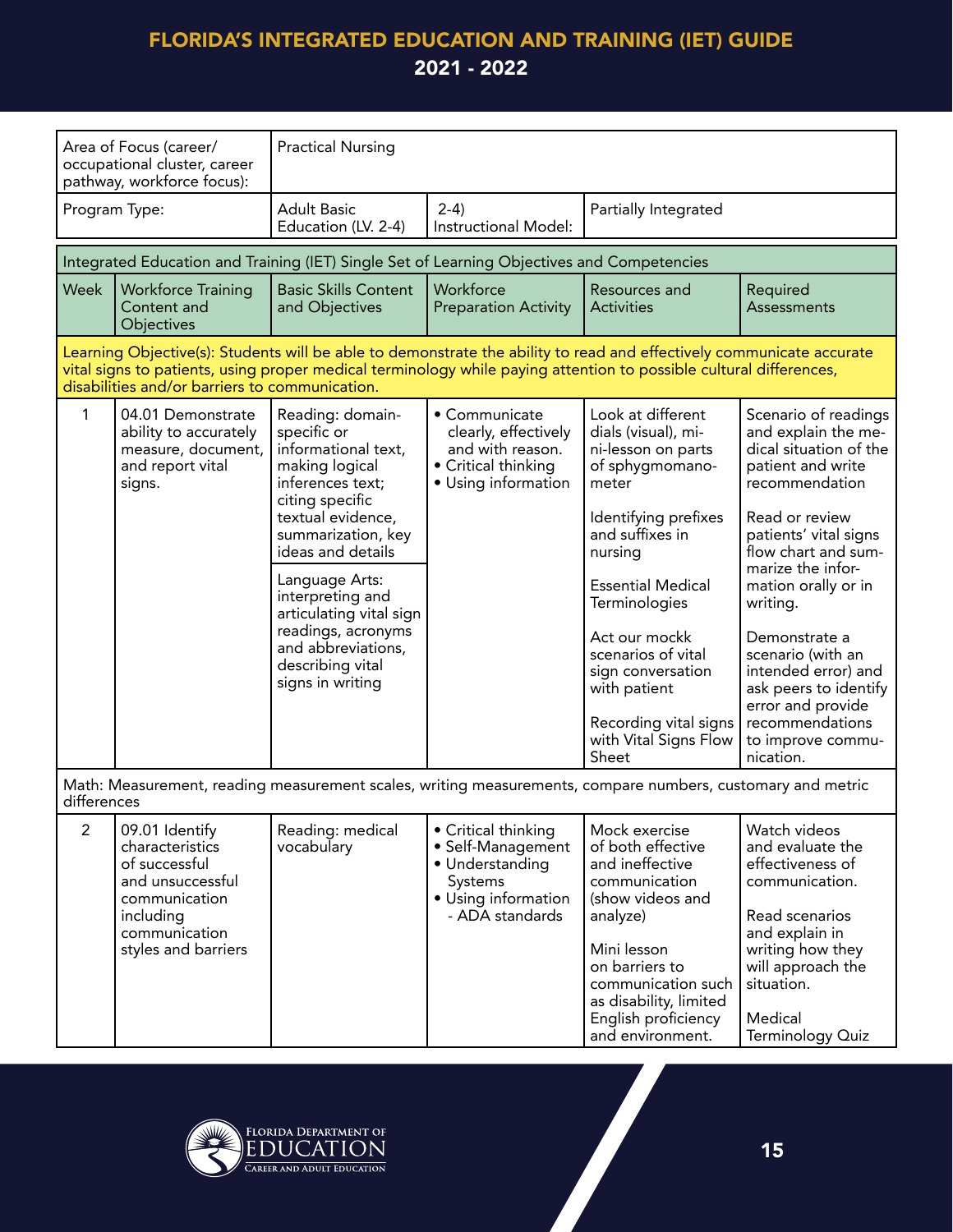### <span id="page-17-0"></span>IET References and Resources

### [CAST Universal Design for Learning Guidelines \(CAST\)](https://udlguidelines.cast.org/)

The UDL Guidelines are a tool used in the implementation of Universal Design for Learning, a framework to improve and optimize teaching and learning for all people based on scientific insights into how humans learn. The framework provides guidelines that offer a set of concrete instructional suggestions that can be applied to any discipline or domain to ensure that all learners can access and participate in meaningful, challenging learning opportunities.

Compendium of Innovative Practices: Adult Education Bridge Programs and Integrated Education and Training (IET) Programs, Alamprese, J.A. & Cheng, I-F. (December 2020). Bethesda, MD: Manhattan Strategy Group; and Rockville, MD: Abt Associates, [https://lincs.ed.gov/sites/default/files/compendium-of](https://lincs.ed.gov/sites/default/files/compendium-of-innovative-practices-ae-bridge-iet-programs.pdf)[innovative-practices-ae-bridge-iet-programs.pdf.](https://lincs.ed.gov/sites/default/files/compendium-of-innovative-practices-ae-bridge-iet-programs.pdf)

### [Contextualized Instruction, CollectEDNY CUNY Career Kits](https://www.cuny.edu/academics/academic-programs/model-programs/cuny-college-transition-programs/adult-literacy/cuny-careerkit-for-hse-esl-learners/)

The NYSED/CUNY CareerKit project provides downloadable curricula that teachers and counselors can use with students to explore careers while at the same time practicing literacy and numeracy skills. Each kit contains seven instructional units and a shared learning objectives list that details the literacy, numeracy, career pathways and occupational skills that learners will practice through the kit's lessons. Eleven career kits are available for download, including:

- Healthcare Career Kit
- Technology Career Kit
- Transportation and Warehousing Career Kit

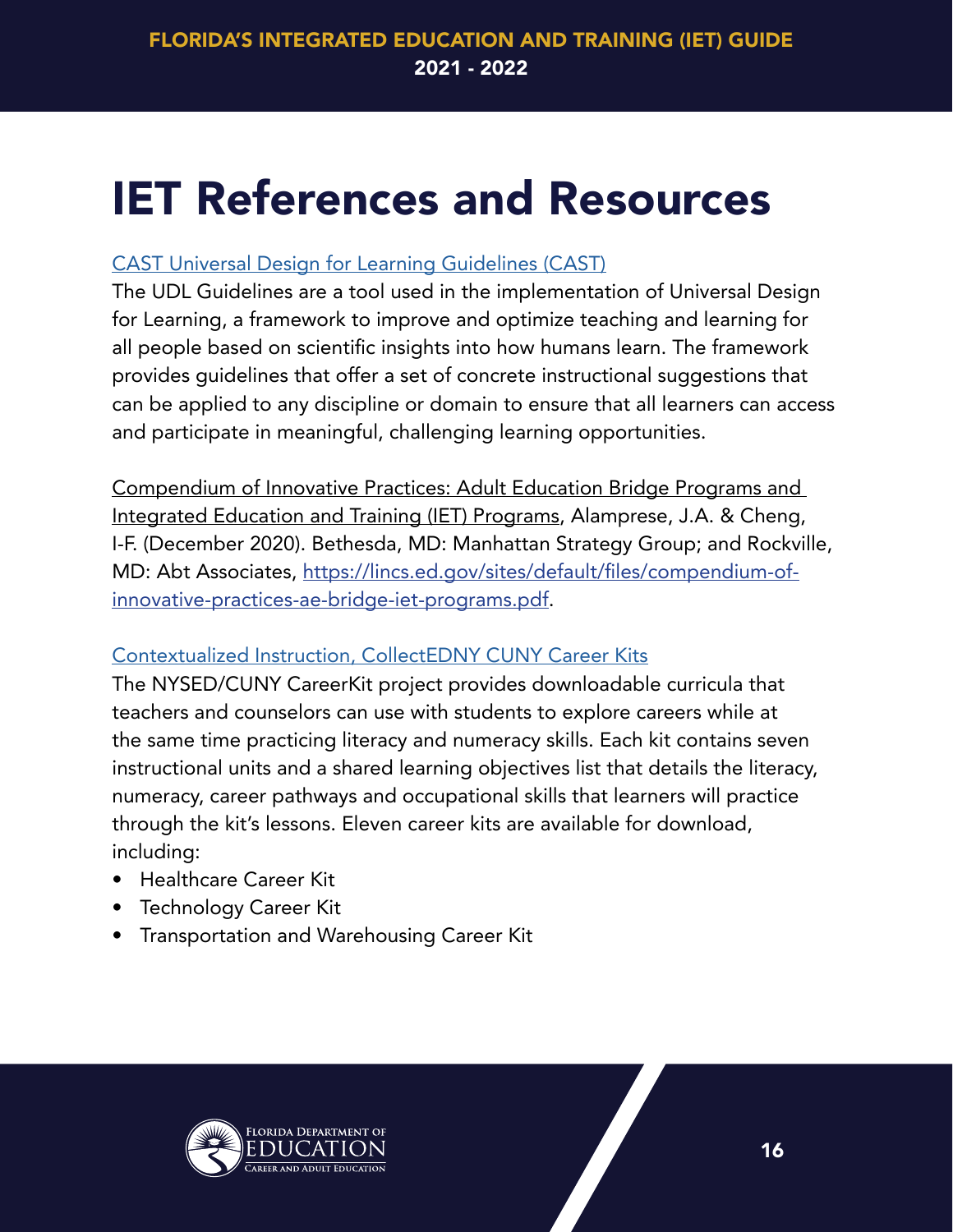#### [English Language Tied to College, Careers](https://www.sbctc.edu/colleges-staff/programs-services/i-dea/default.aspx)

The Integrated Digital English Acceleration (I-DEA) program teaches English language skills in the context of college and careers for learners who face the largest language gaps. Unlike traditional approaches — in which learners are expected to learn English before pursuing college or job-training — I-DEA teaches English in tandem with college and career skills. Students quickly learn skills relevant to their lives and careers.

### [PennState Integrated Education and Training \(IET\) Library](https://sites.psu.edu/pathwaystoemployment/add)

- [Contextualized Education](https://sites.psu.edu/pathwaystoemployment/additional-iet-resource)
- [Developing Basic Skills Curriculum for an IET: A Guide for the Pathways to](https://sites.psu.edu/pathwaystoemployment/files/2020/06/IET-Guide_Revised-9-19-19-1.pdf)  [Employment Program](https://sites.psu.edu/pathwaystoemployment/files/2020/06/IET-Guide_Revised-9-19-19-1.pdf)

### [Resources for Building Opportunities](https://lincs.ed.gov/program/building-opportunities-ielce/resources)

This website provides federal resources including WIOA law, program memoranda, tools and related presentations.

- [IET Checklist: Integrated Education and Training \(IET\) Guide](https://lincs.ed.gov/sites/default/files/IET_checklist508FINAL_0.pdf)
- [IELCE Checklist: Integrated English Literacy and Civics Education \(IELCE\)](https://lincs.ed.gov/sites/default/files/IELCE_checklistFINAL508_0.pdf)

### [Shared Learning Objectives Template](https://gettherefl.box.com/s/2xpf7d2knjxtxc1yqpxr3e28kjgj3hg6)

An essential element of IET programming is a unified list of competencies which aligns contextualized academic and literacy activities with the workplace preparation activities and occupational training content that learners will need to master. The Virginia Adult Learning Resource Center (VALRC) created this template for programs to use when developing shared learning objectives.

#### [WIOA Performance Accountability Definitions](https://www.dol.gov/agencies/eta/performance/definitions#%3A%7E%3Atext%3DPeriod%20of%20participation%20%2D%20for%20all%2Cof%20exit%20from%20the%20program)

Definitions of terms related to the performance accountability system.

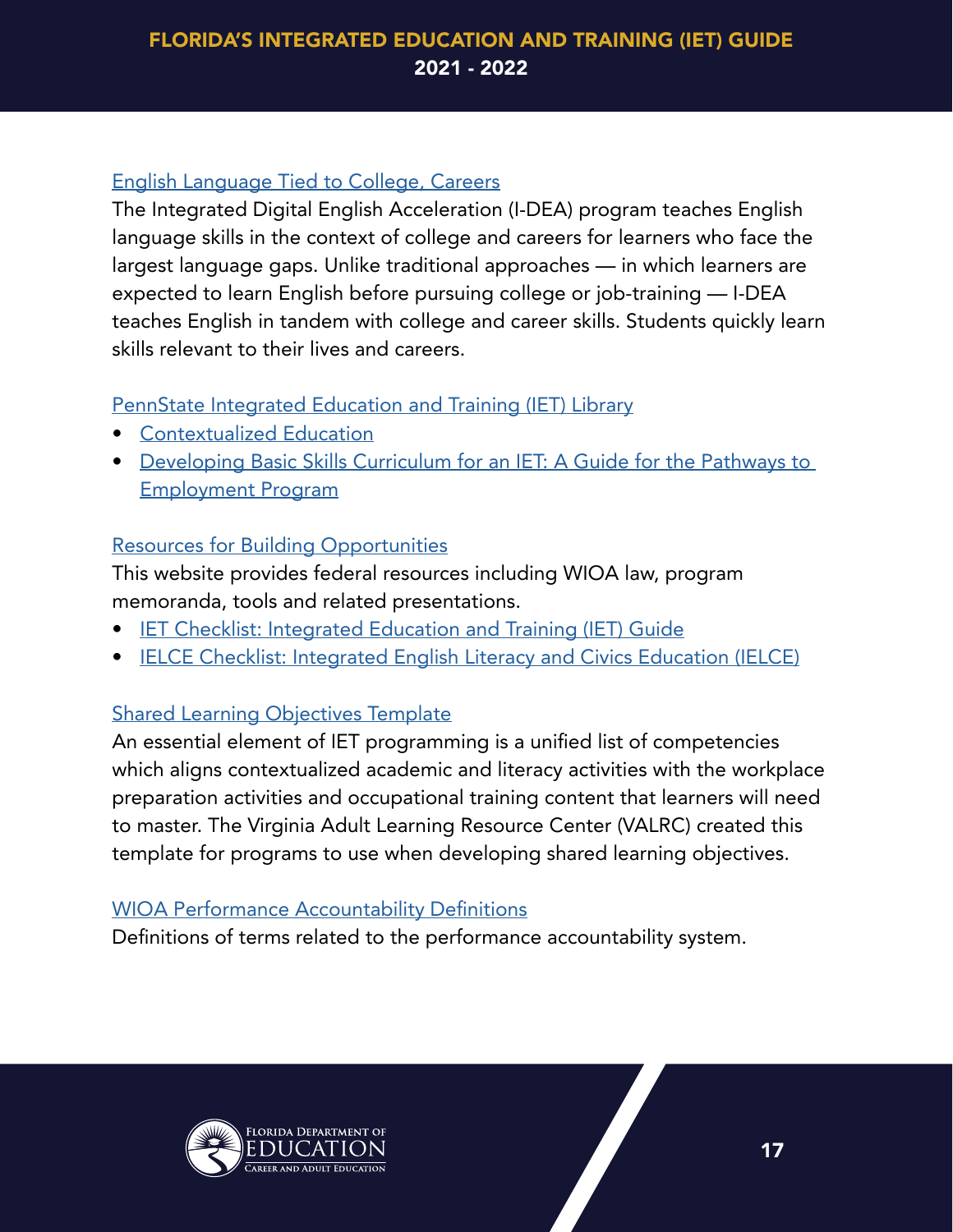<span id="page-19-0"></span><sup>1</sup>Workforce Innovation and Opportunity Act Unified Plan, State of Florida, available at [https://careersourceflorida.com/wp-content/uploads/2020/09/2020-](https://careersourceflorida.com/wp-content/uploads/2020/09/2020-2024-WIOA-Unified-Plan.pdf) [2024-WIOA-Unified-Plan.pdf.](https://careersourceflorida.com/wp-content/uploads/2020/09/2020-2024-WIOA-Unified-Plan.pdf)

### Federal Regulations

U.S. Code of Federal Regulations

Title 34, Chapter IV, Part 463, Subpart D – What are adult education and literacy activities?

34 CFR §463.30 – "adult education and literacy activities" means programs, activities, and services that include:

- Adult education,
- Literacy,
- Workplace adult education and literacy activities,
- Family literacy activities,
- English language acquisition activities,
- Integrated English literacy and civics education,
- Workforce preparation activities, or
- Integrated education and training. (Authority: 29 U.S.C. 3272(2))

34 CFR §463.31 – What is an English language acquisition program? The term "English language acquisition program" means a program of instruction -

- a. That is designed to help eligible individuals who are English language learners achieve competence in reading, writing, speaking, and comprehension of the English language; and
- b. That leads to
	- Attainment of a secondary school diploma or its recognized equivalent; and
	- Transition to postsecondary education and training; or
	- Employment. (Authority: 29 U.S.C. 3272(6))

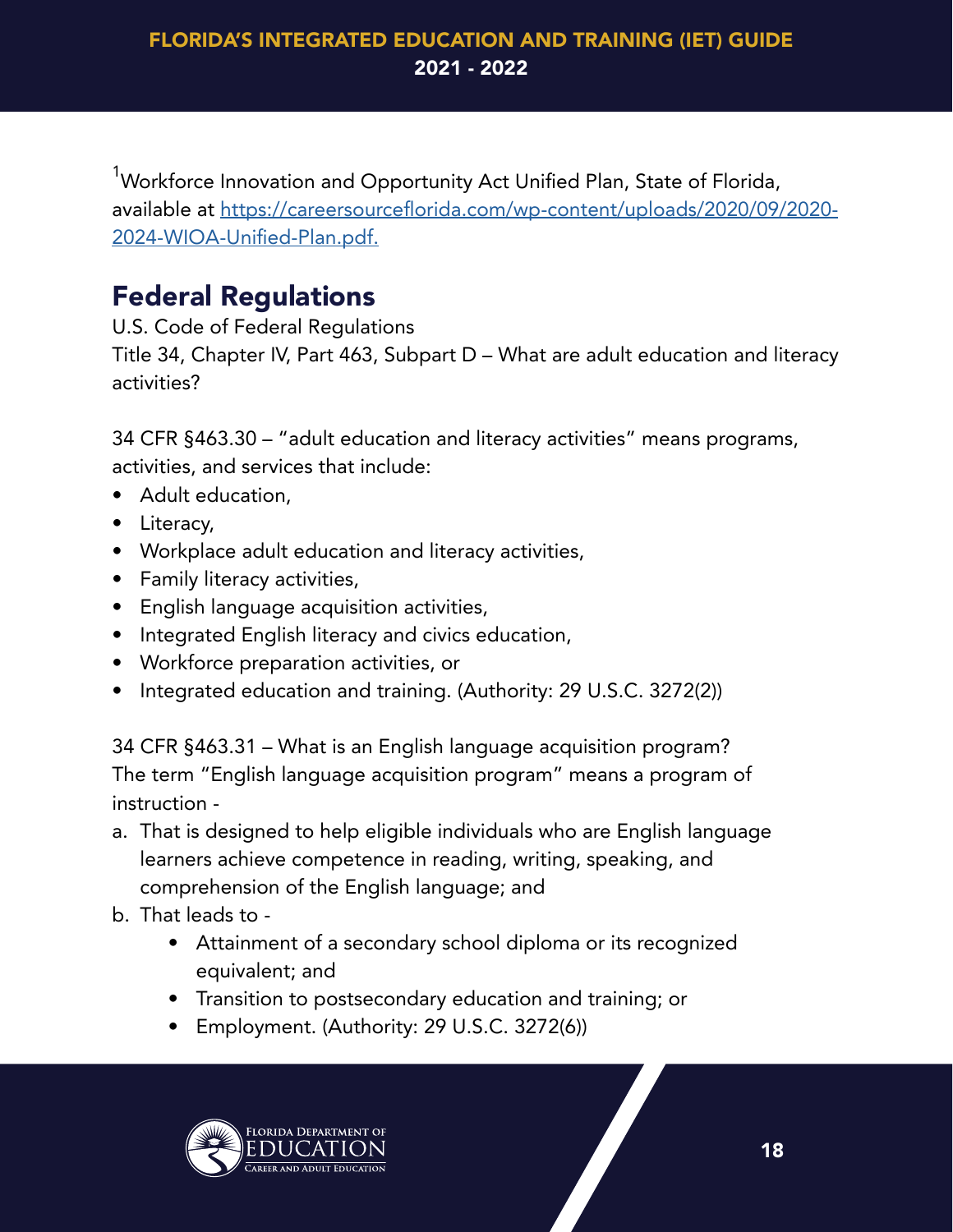34 CFR §463.32 – How does a program that is intended to be an English language acquisition program meet the requirement that the program leads to attainment of a secondary school diploma or its recognized equivalent and transition to postsecondary education and training or leads to employment?

To meet the requirement in § 463.31(b) a program of instruction must:

- Have implemented State adult education content standards that are aligned with State-adopted challenging academic content standards, as adopted under the Elementary and Secondary Education Act of 1965, as amended (ESEA) as described in the State's Unified or Combined State Plan and as evidenced by the use of a State or local curriculum, lesson plans, or instructional materials that are aligned with the State adult education content standards; or
- Offer educational and career counseling services that assist an eligible individual to transition to postsecondary education or employment; or
- Be part of a career pathway. (Authority: 29 U.S.C. 3112(b)(2)(D)(ii), 3272)

34 CFR §463.33 – What are integrated English literacy and civics education services?

- Integrated English literacy and civics education services are education services provided to English language learners who are adults, including professionals with degrees or credentials in their native countries, that enable such adults to achieve competency in the English language and acquire the basic and more advanced skills needed to function effectively as parents, workers and citizens in the United States.
- Integrated English literacy and civics education services must include instruction in literacy and English language acquisition and instruction on the rights and responsibilities of citizenship and civic participation and may include workforce training. (Authority: [29 U.S.C. 3272\(12\)](https://www.law.cornell.edu/uscode/text/29/3272#11))

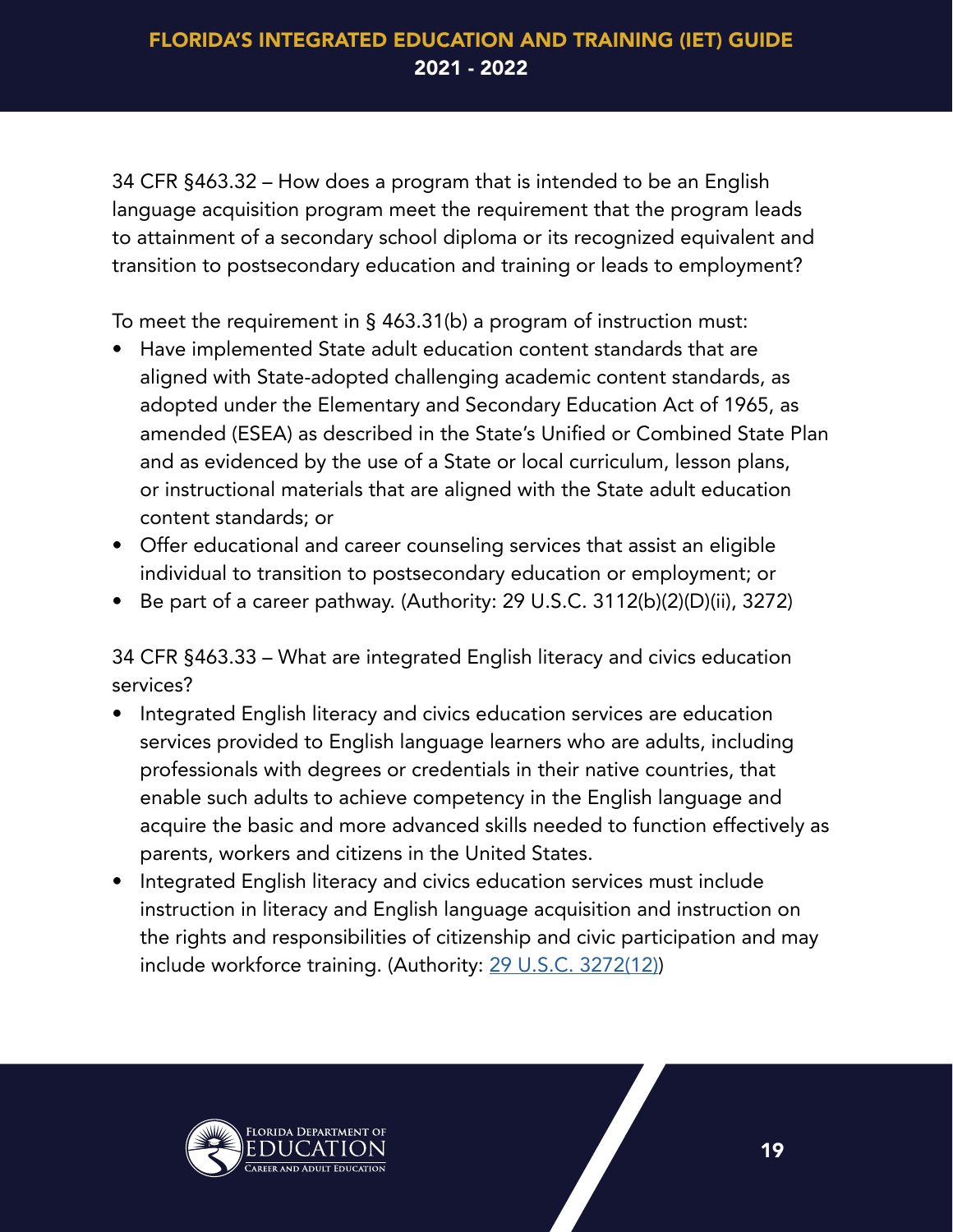34 CFR §463.34 – What are workforce preparation activities?

Workforce preparation activities include activities, programs, or services designed to help an individual acquire a combination of basic academic skills, critical thinking skills, digital literacy skills and self- management skills.

- Utilizing resources;
- Using information;
- Working with others;
- Understanding systems;
- Skills necessary for successful transition into and completion of postsecondary education or training, or employment; and
- Other employability skills that increase an individual's preparation for the workforce. (Authority: 29 U.S.C. 3272(17); P.L. 111-340)

WIOA Section 134(c) (3) (D), P.L. 113-128 – What are workforce training activities? Workforce Training may include:

- a. occupational skill training;
- b. on-the-job training;
- c. incumbent worker training;
- d. programs that combine workplace training with related instruction;
- e. training programs operated by the private sector;
- f. skill upgrading and retraining;
- g. entrepreneurial training;
- h. transitional jobs;
- i. job readiness training provided in combination with services (a) through (h);
- j. adult education and literacy activities, including activities of English language acquisition and integrated education and training programs, provided concurrently or in combination with services described in any of clauses (a) through (g); and
- k. customized training conducted with a commitment by an employer or group of employers to employ an individual upon successful completion of the training.

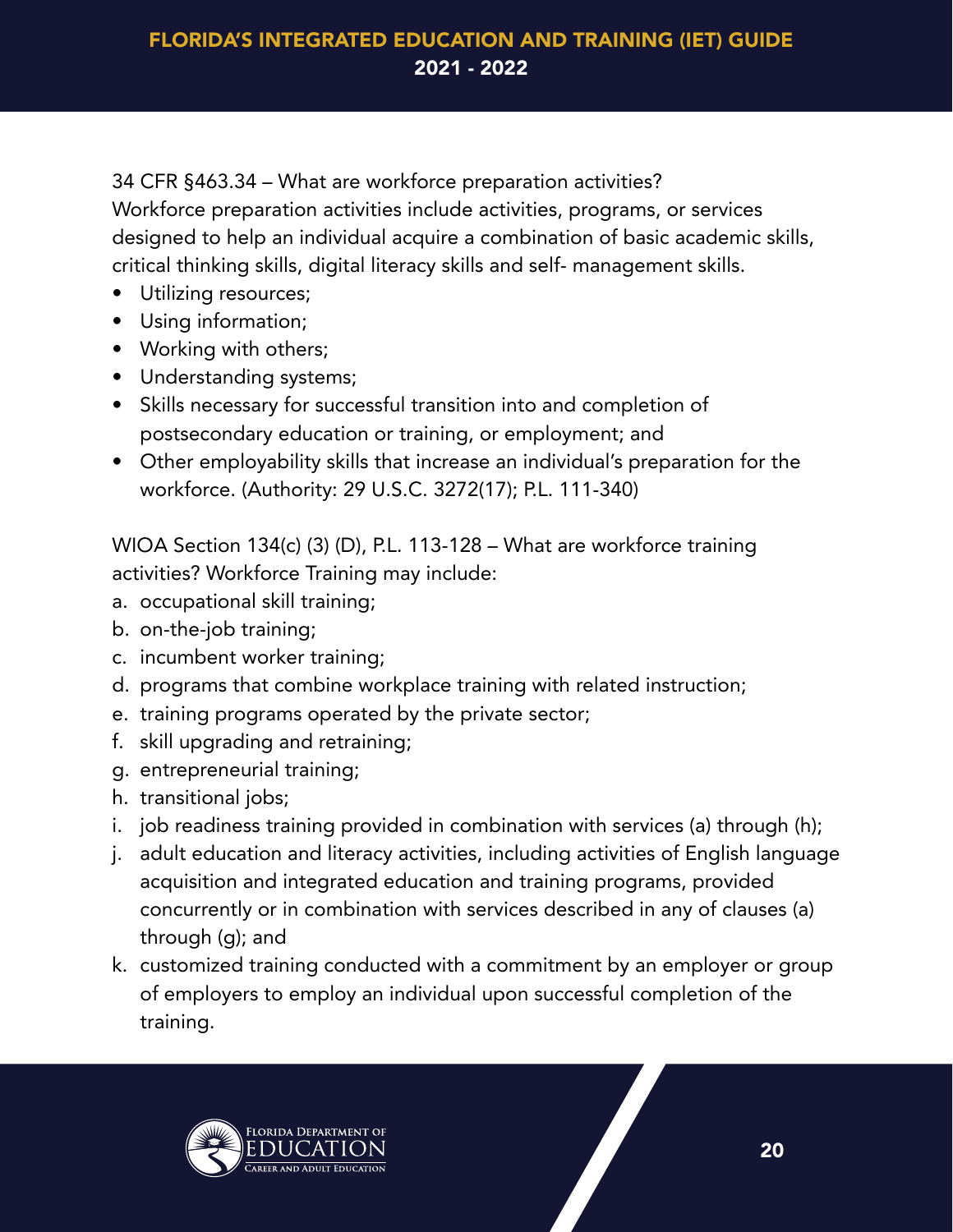34 CFR §463.35 – What is integrated education and training? The term "integrated education and training" refers to a service approach that provides adult education and literacy activities concurrently and contextually with workforce preparation activities and workforce training for a specific occupation or occupational cluster for the purpose of education and career advancement. (Authority: [29 U.S.C. 3272\(11\)\)](https://www.law.cornell.edu/uscode/text/29/3272#)

34 CFR §463.36 – What are the required components of an integrated education and training program funded under title II?

An integrated education and training program must include three components:

- Adult education and literacy activities as described in §463.30.
- Workforce preparation activities as described in §463.34.
- Workforce training for a specific occupation or occupational cluster which can be any one of the training services defined in section 134(c)(3)(D) of the Act. (Authority: 29 U.S.C. 3272, 3174)

34 CFR §463.37 – How does a program providing integrated education and training under title II meet the requirement that the three required components be "integrated"?

To meet the requirement that the adult education and literacy activities, workforce preparation activities and workforce training be integrated, services must be provided concurrently and contextually such that—

- a. Within the overall scope of a particular integrated education and training program, the adult education and literacy activities, workforce preparation activities and workforce training:
	- 1. Are each of sufficient intensity and quality and based on the most rigorous research available, particularly with respect to improving reading, writing, mathematics and English proficiency of eligible individuals;
	- 2. Occur simultaneously; and
	- 3. Use occupationally relevant instructional materials.